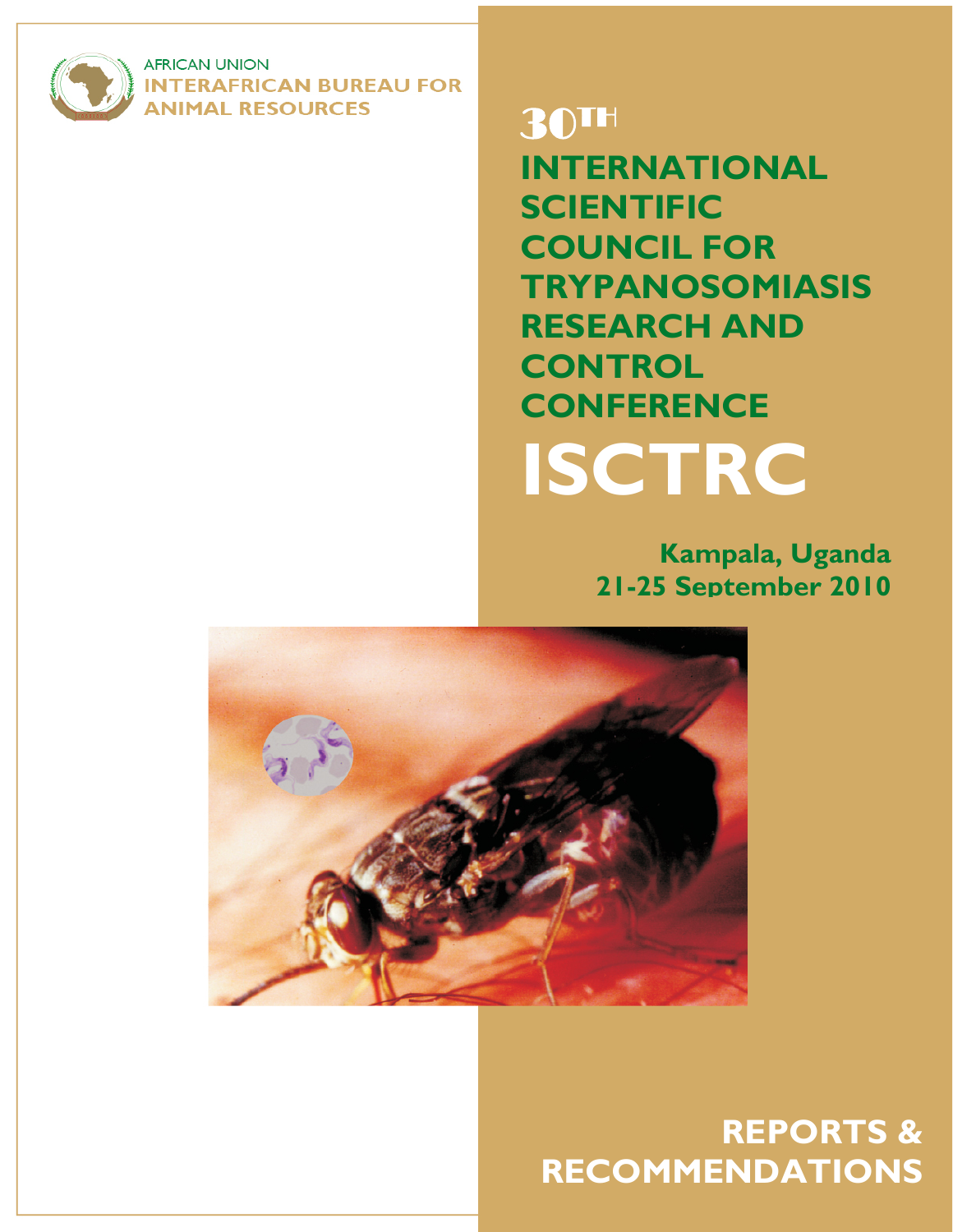# **INTERNATIONAL ORGANISATIONS**

# **Moderator: Prof. Ahmed Elsawalhy**

## **Rapporteur: Dr. Dr Raffaele Mattioli**

The International Organisations presented their activities over the last two years and came up with the following recommendations

# **FAO**

The meeting acknowledges the complexity of the tsetse and trypanosomiasis problem and notes that the various sectors of the livestock-agriculture development, including land use and natural resources, and socio-economic development are affected by the presence of the disease.

The meeting welcomes the work of FAO in:

- ‐ Generating standardized information pertaining to animal health, livestock and agricultural production systems, environment and agro-ecology of areas infested by tsetse fly;
- ‐ Providing assistance to tsetse affected countries in the formulation of policies, strategies and guidelines for tsetse and trypanosomiasis interventions.

## The meeting RECOMMENDS

- ‐ To increase efforts for greater and wider adoption of developed policies and guidelines for planning T&T field programmes;
- To pursue endeavours for increased efficacy and impact at the field and country level and enhance synergies with national, regional and international entities and initiatives.

# **WHO**

The meeting acknowledges the achievements made in the area of sleeping sickness control. It is however concerned by the lack of appropriate tools to develop adapted control methodologies and the weaknesses of health systems to integrate sleeping sickness control and surveillance to sustain current results.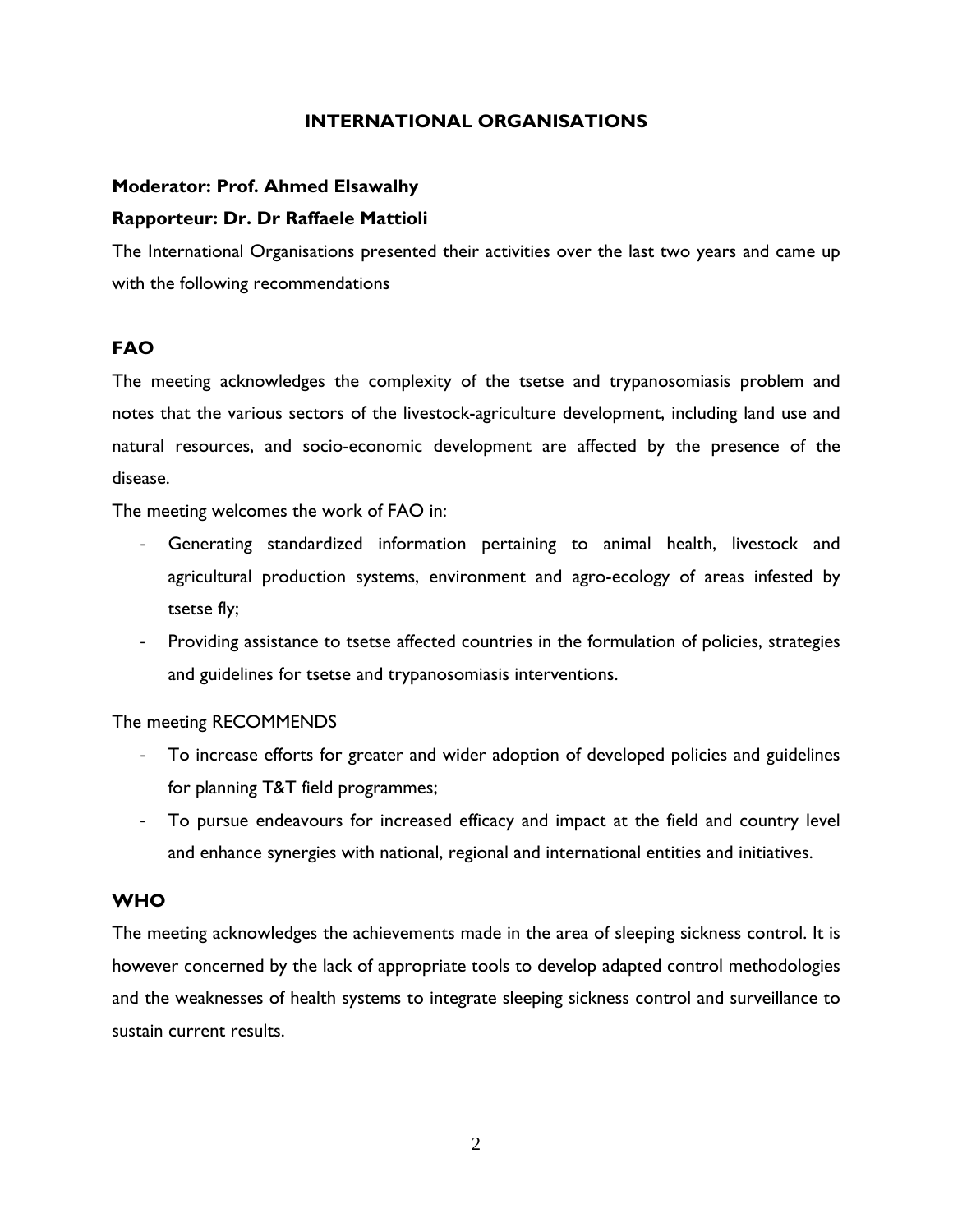## The meeting RECOMMENDS

- ‐ WHO to continue its support to countries to adapt control strategies taking into consideration the evolution of the disease;
- ‐ R&D groups to develop new diagnostic tools and drugs to ensure a cost effective, adapted and sustainable control strategies for sleeping sickness;
- ‐ To increase awareness and advocacy on decision makers and donors to ensure that sleeping sickness is kept on their agenda.

The meeting notes that transmission rate of sleeping sickness is still high in areas of Central African Republic and Democratic Republic of Congo where security constraints hamper control activities.

## The meeting RECOMMENDS

‐ NGOs that have previously been showing commitment and success in sleeping sickness control to continue providing support and maintain their efforts and assistance.

The meeting recognizes leadership and the efforts of WHO on mapping sleeping sickness distribution and acknowledges the assistance and support provided by FAO/PAAT and welcomes the outcomes already obtained on the development of this tool.

## The meeting RECOMMENDS

- ‐ Countries to continue providing necessary inputs to WHO to complete the Atlas of human African Trypanosomiasis;
- ‐ WHO to provide countries with the necessary equipment and training to own the Atlas and be able to continue its update, to use it as a tool for planning control activities and monitoring disease evolution.

## **PAAT**

The meeting notes with appreciation the progress made by PAAT after the last ISCTRC conference, in the continuous production and wide distribution of the TTI, PAAT Technical and Scientific Series and decision support information on PAAT website for the T&T family. It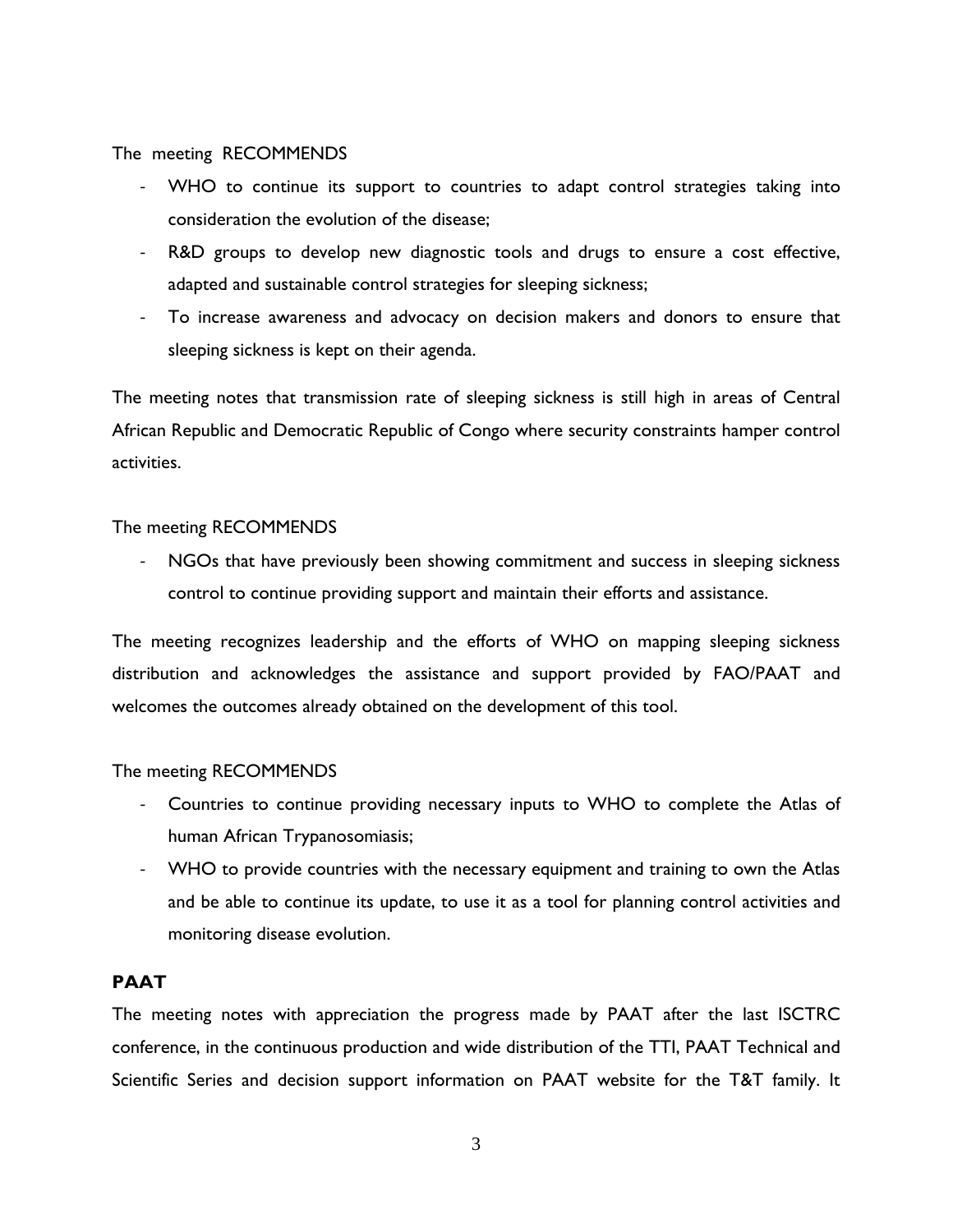welcomes the annual organization of the meetings of the Panel of PAAT Advisory Group Coordinators and of the Programme Committee. ISCTRC also welcomes the decision to review PAAT and its structures.

## The meeting URGES

- That this review will result in greater consultation, coordination and consultation with project activities in countries implementing large scale T&T projects in Africa;
- ‐ The use of the agreed harmonized guidelines / criteria for the selection of areas intended for T&T intervention to ensure the achievement of sustainable agriculture and rural development (SARD), improved human and animal livelihood, and poverty alleviation.

## **DNDi**

The meeting notes the unbalanced ratio between the global disease burden and the development of new drugs for tropical diseases, including human African trypanosomiasis, and acknowledges the achievements and actions taken by DNDi in addressing the needs for novel treatments of neglected tropical diseases.

## The meeting RECOMMENDS

‐ DNDi to further progress its strategy and enlarge its strategic partnership with the private sector and WHO for joint development of new drugs and/or treatment protocols for sleeping sickness.

## **FIND**

The meeting commends the actions undertaken by FIND in the development of diagnostic tools for poverty related diseases of public health importance as sleeping sickness and recognizes the need to develop accurate diagnostic tools applicable in endemic (rural) areas. The meeting also notes the MoU between FIND and PATTEC for advocacy.

## The meeting RECOMMENDS

FIND to pursue the process of development, evaluation, demonstration and implementation of diagnostic tests for human African Trypanosomiasis.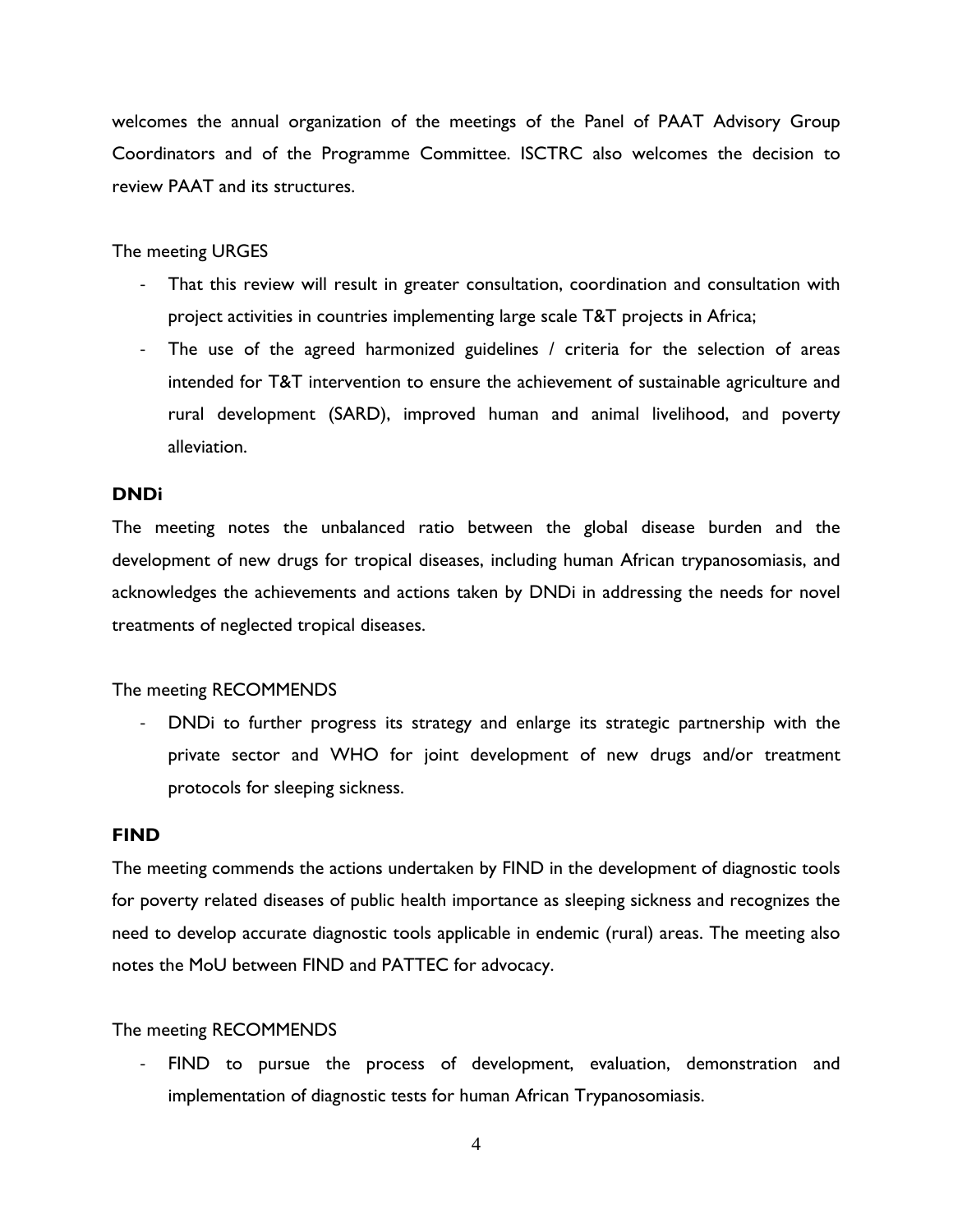## **PATTEC**

The ISCTRC notes with pleasure the establishment of the monitoring and evaluation (M&E) Unit in the PATTEC Coordination Office. This unit has been able to monitor and evaluate the performance of the six countries currently implementing the AfDB-funded projects, thus providing information on their levels of individual project achievements in implementation.

The ISCTRC commends this step and hopes that by this process, these projects will be challenged so that a success story will be reported and recorded.

The ISCTRC also notes that those countries currently implementing PATTEC projects and the second batch of countries have pledged funds for the next phase. Based on the experience gained in the implementation by the current beneficiaries of the AfDB loans.

#### The meeting URGES

These countries immediately release part of their pledges to be used for the collection of standardized baseline data, crucial to the success of the projects.

## **RESEARCH CENTRES / INSTITUTIONS**

The meeting notes with appreciation the research themes developed by the international and regional research centres/institutions (CIRDES, ICIPE, ILRI) leading to provision of new insights and increased scientific knowledge supporting planners in conceiving T&T intervention projects and translate them into field application of research results for improved efficiency of control techniques. However, the meeting also notes that there is no silver bullet and magic solutions for the creation of T&T free zone. An array of tools has been developed and used with different degree of success. In order to achieve greater impact and cost-effective disease management, eventually leading to disease elimination,

The meeting RECOMMENDS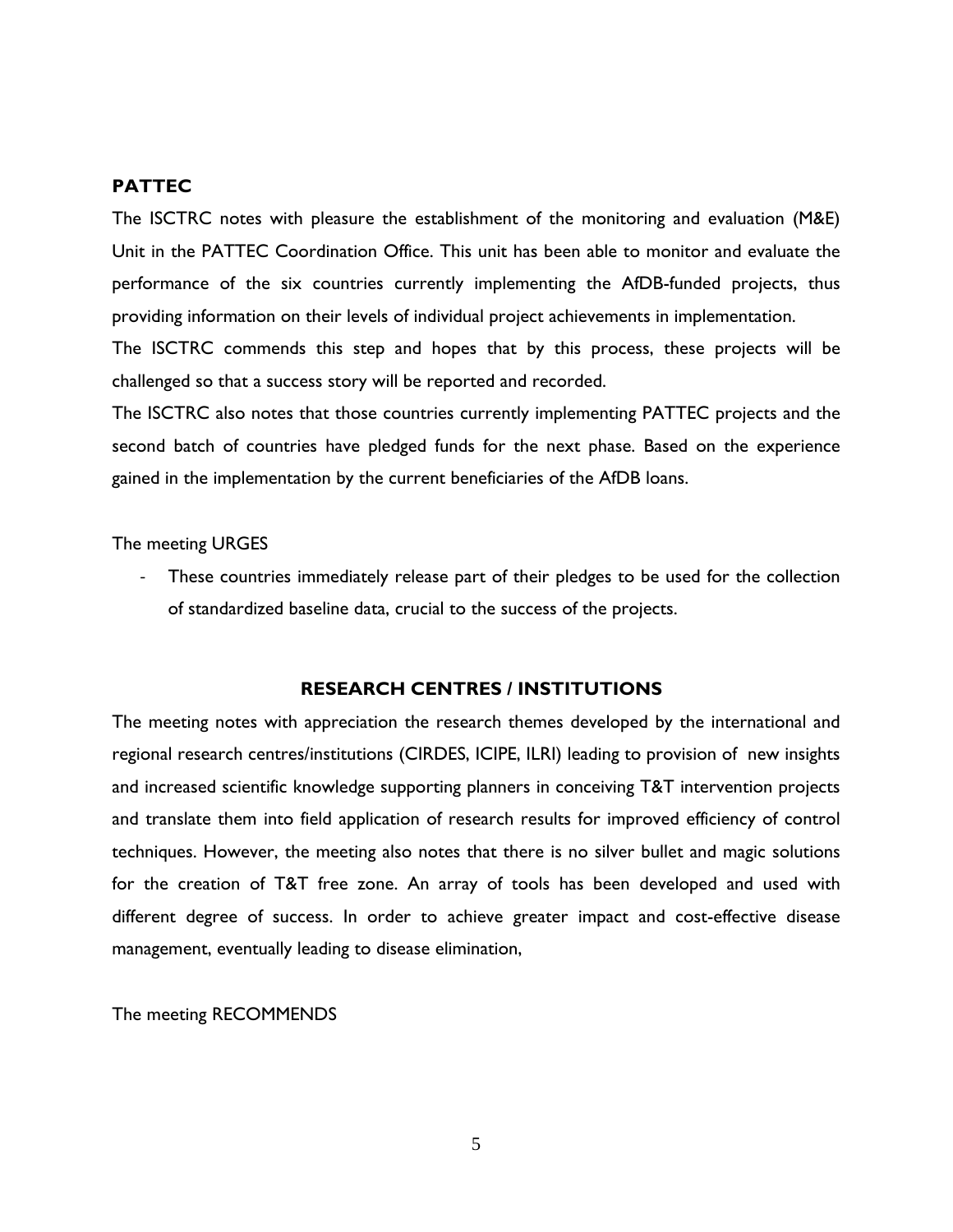- ‐ To further continue the research with impact focus research on the development of cost-effective control measures based also on the principles of integrated pest and disease management and using a phased conditional approach;
- ‐ The technology to be developed and used be environmentally acceptable and economically justified;
- ‐ Proper, detailed base-line surveys be conducted, data collected and analyzed as necessary pre-requisite actions supporting to the formulation of field T&T intervention campaigns;
- ‐ To use the international / regional research centres / institutions as entities for coordinating, harmonizing and collating national and regional research data on T&T and related matters, and establishing data banks publicly accessible.

## **PATTEC**

## **Theme 1: PATTEC**

#### **Moderator: Dr. Issa Sidibe**

#### **Rapporteur: Dr. Solomon Hale Mariam**

23 Papers were presented in the second session, a special session that was for the first time devoted entirely to reports on activities within the PATTEC Initiative. Presenting the overall progress report on PATTEC, Dr John Kabayo, the AU PATTEC Coordinator, Presented a summary of the activities undertaken within the PATTEC Initiative during the past 2 years, since the ISCTRC Conference in Angola. He recounted the progress made, including the successful eradication of tsetse and trypanosomiasis in Botswana and Namibia; and the various activities that have been carried out aimed at consolidating the full extent and purposes of the campaign. These activities include the progress in the execution of tsetse and trypanosomiasis eradication projects in Burkina Faso, Kenya, Ethiopia, Ghana, Mali and Uganda, using support in form of soft loans from the African Development Bank; initiation of self-funded tsetse eradication activities Angola and Zambia, using the sequential Aerosol Technique; the development of several multinational bankable project proposals (including: Mozambique, South Africa, and Swaziland; Sudan and Ethiopia; Uganda and Sudan; Chad, CAR, Cameroon and Nigeria; Tanzania, Burundi and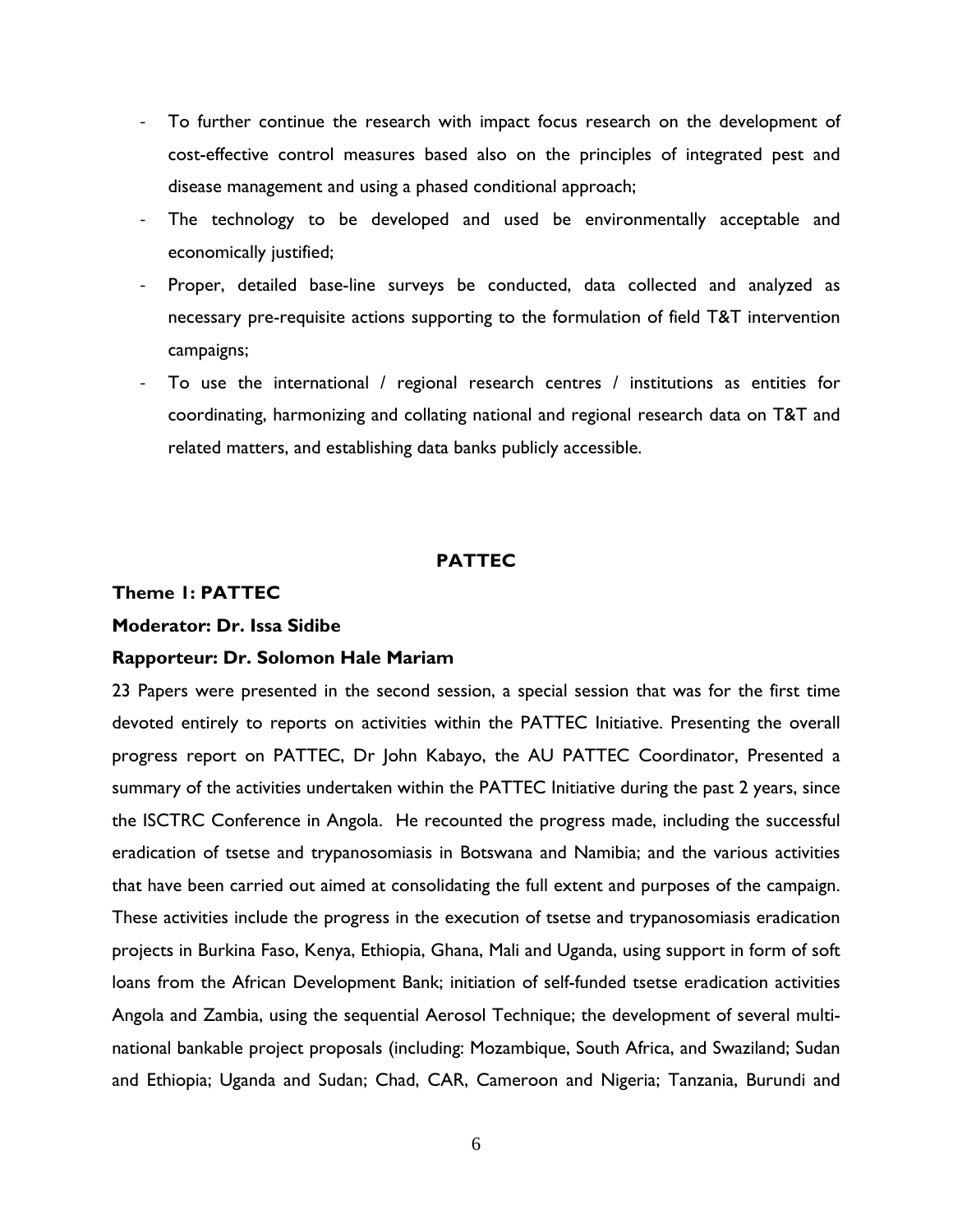Rwanda; Burkina Faso, Niger, Nigeria and Togo); extensive consultations with several affected countries; resources mobilization; monitoring and evaluation and training. He appreciated the financial and technical support provided to the PATTEC Initiative by various partners and urged those willing to help to liaise with the PATTEC Coordination Office in planning intended interventions, for maximum synergy, harmony and coordination. He expressed his gratitude for sense of commitment shown by affected countries; his satisfaction for the cooperation and sprit of the African Union in the planning and execution of PATTEC projects; and shared his feelings of optimism and hope that the objective of the PATTEC Initiative will be realized.

Papers were also presented on the progress made by the PATTEC Coordination Office in the area of strengthening advocacy activities, monitoring and evaluation efforts, the development of the PATTEC websites and dynamic database systems for PATTEC. It was also reported that PATTEC had signed MOUs with FIND to strengthen advocacy activities; with WHO on cooperation in the training and capacity building activities was gratefully acknowledged. The PATTEC Coordination office is in the process of establishing regional PATTEC Coordination Offices to enhance cooperation of PATTEC activities in response to increasing intervention within the PATTEC Initiative.

From the 23 papers, 18 papers give more details on countries on going activities including the 6 first phase countries which are sponsored by ADB, the national programs started with the own government funds, and the multinational regional project draft to be submitted for financing. Many countries express their commitment to support PATTEC initiatives and to start their own activities.

Following the presentations of the 23 papers, a brief discussion ensued and the following recommendations were also made:

#### **Recommendations**

- 1. The 30<sup>th</sup> ISCTRC Conference commends with satisfaction the progress and achievements so far made by PATTEC and calls upon other tsetse-affected countries to join the PATTEC Initiative if they have not already done so.
- 2. While PATTEC welcomes partners willing to provide support in the implementation of PATTEC it is essential that those partners discuss the area in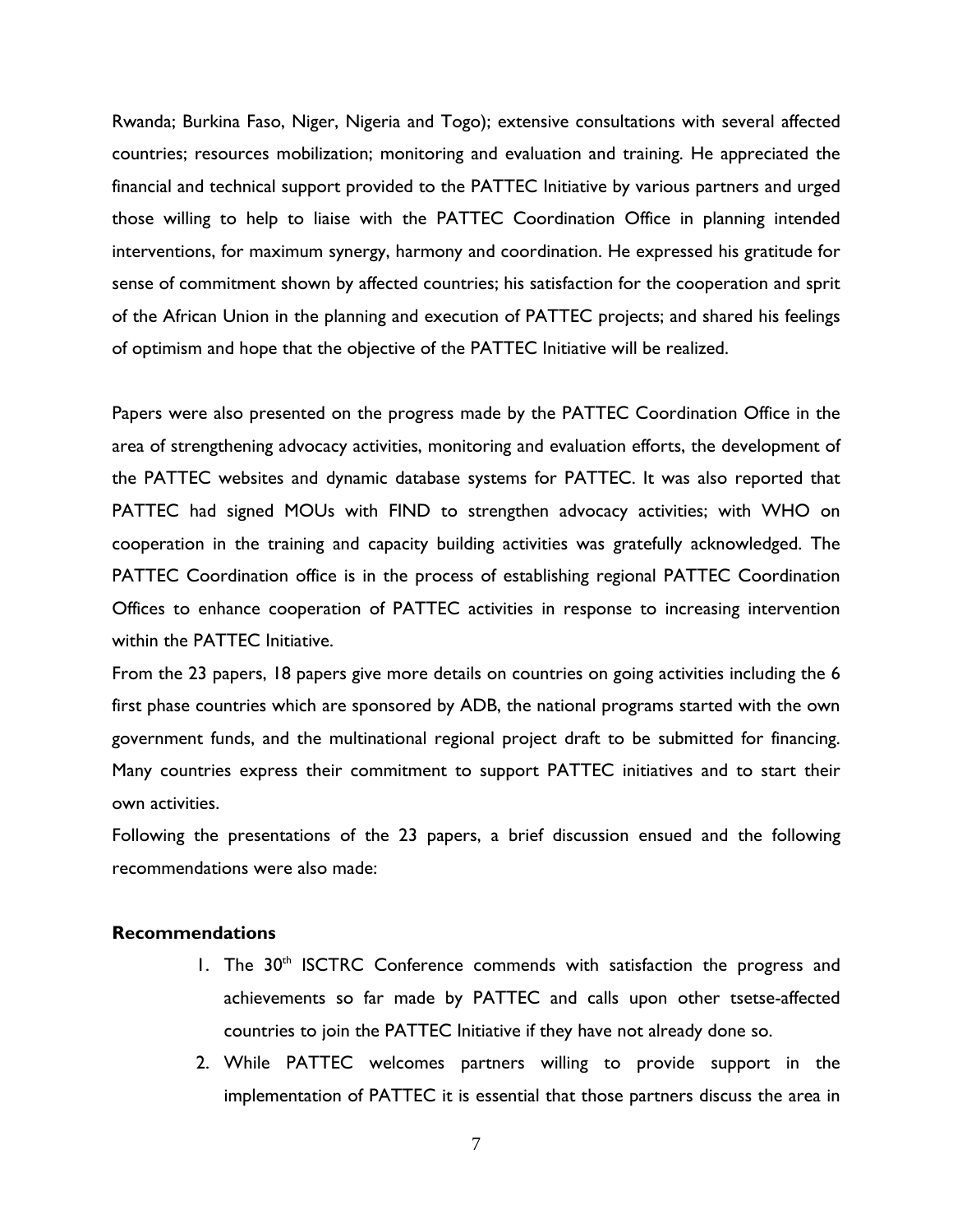which support is anticipated with the PATTEC Coordination Office for Purpose of effective coordination.

- 3. The conference noted with satisfaction that all projects which were presented under the umbrella of the PATTEC Initiative demonstrated the strength and consolidation of the PATTEC Programme. The PATTEC session should be a permanent feature of future ISCTRC Conference and should include Country reports.
- 4. PATTEC programmes should also put emphasis on non-tsetse transmitted trypanosomiasis in future.
- 5. Noting that the decision of the African Heads of States and Governments will only end when trypanosomiasis is eliminated from Africa, and considering that Researching Institutions are engaged in activities to support the eradication process, it is recommended that the AU Commissioner for Rural Economy and Agriculture consider the appropriateness of ISCTRC as the technical advisory Council to PATTEC.
- 6. Considering the trans-boundary nature of Tsetse distribution and the divergence of T&T management systems between countries, it is recommended that project proposals for Creation of tsetse free areas be developed and operated independently for tsetse belts that occupy more than one country as a subregional project.

## **COUNTRY REPORTS**

#### **Moderator: Theophile Josenando:**

#### **Rapporteur: Louis Banipe**

Given the fact that most countries are involved in the PATTEC programme, this session was devoted to some aspects which were not well highlighted during the PATTEC presentations.

Reports were received from six countries and the East-African Trypanosomiasis Control Network . These were:

- Angola
- Democratic Republic of Congo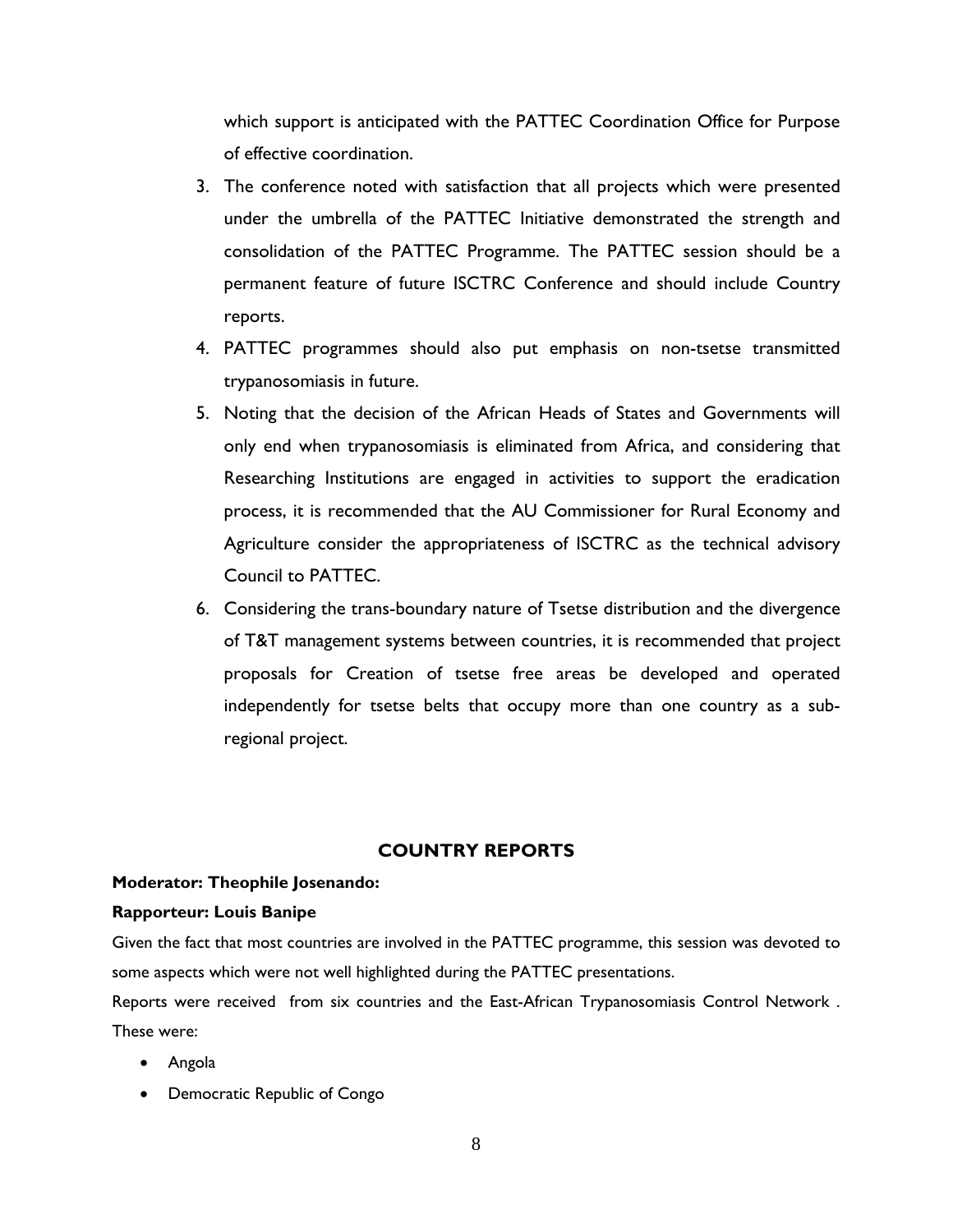- Tanzania
- Uganda
- South Sudan
- Guinea (Conakry)

All reports highlighted the increasingly important consideration given to trypanosomosis and the vector control. The meeting also welcomed the increasing commitment of NGOs in the control activities and drew attention that a lot is still to be done.

- **Angola** highlighted the enormous efforts granted by the Government and various partners not only for identifying the disease but also to control it. Angola expressed concerns over the proposed delimitation area designed by PATTEC within the ongoing sub-regional project with the DRC "Cleaning-up of pastoral areas of Kasai and Luanda provinces". In fact, Angola pointed that the delimitation does not take care of the reality and requested that henceforth, extensive studies should be carried out to design consistent proposals.
- The **Democratic Republic of Congo** underlined once more that three quarters of the recently reported cases of African Human Trypanosomiasis in Africa are from DRC. This requires further sustained attention. Welcoming the multifaceted support, DRC wished that the support is maintained and hope that the control is incorporated into traditional structures in charge of health aiming at improvement of cases' care.
- **Sudan** made a special presentation on the situation in the South. Faced with a war situation prevailing in that locality, NGOs are increasingly leaving the area leaving a vacuum that is not really filled. This worrisome situation which prevents the production of reliable reports of disease cases is not likely to reassure. In addition, efforts are being made to conduct general census on which field activities should be based.
- **Uganda,** presenting all the gift nature offered the country, namely the rich hydrographical net, pointed that this remains the heart of many diseases, in particular trypanosomosis and its vectors. Thanking the partners, he pleaded that the support be sustained to help achieving the effective control of the plague.
- • **Tanzania** indicated that the wildlife case remains a concern with an important infestation of livestock at the edge of protected areas. The African Human Trypanosomiasis (AHT) centre of Serengeti, formerly nearly extinct is now revived. The personnel training needs to be pursued and even backed up by various actors**.**
- **Guinea (Conakry)** provided an update on ongoing studies and the difficulties to access targeted sites.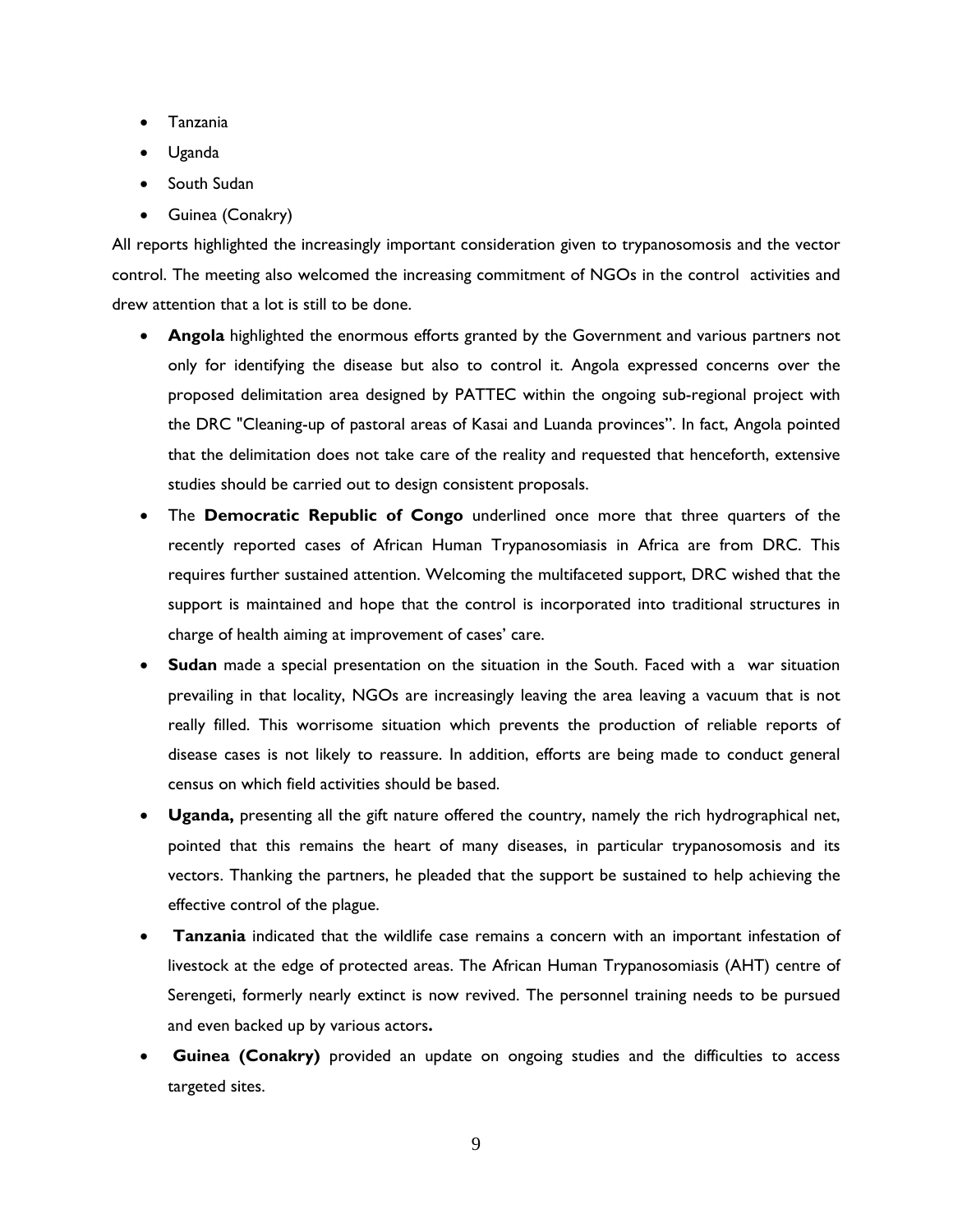#### • **The Eastern Africa Network of Trypanosomosis (EANETT)**

During the presentation, the Network was presented to the audience. It came out that the network was founded in 1999, but its activities started in 2000. It is the only research network on African Human Trypanosomiasis (AHT) in the sub-region. The founding institutions are: The Swiss Tropical Institute (STI), KETRI (currently KARI-TRC), TTRI (Tanzania), TMRI (Sudan) and LIRI (currently NaLIRRI, Uganda).Three other countries joined the network. These are: Malawi, Zambia and the Democratic Republic of Congo. The Network organizes scientific conferences once a year and also offers opportunity for young scientists to intervene, share and be backed up in research field on trypanosomiasis and tsetse flies. Young scientists in postgraduate education are encouraged to seize the opportunity.

#### The meeting RECOMMENDS

- That the Country reports should strictly follow the outline developed by the ISCTRC Secretariat; -That the reports should only focus on the specified period.

#### **HUMAN AFRICAN TRYPANOSOMIASIS ( HAT)**

**Moderator**: Pere Simarro

**Rapporteurs**: Dawson Mbulamberi

#### **Session 6 & 7: Basic Research on trypanosome and Diagnostics:**

**Rapporteurs**: Dawson Mbulamberi & Jose Ramon Franco

Sessions 6 and 7 focused on the diagnosis of Human African Trypanosomiasis, including some basic research on trypanosomes. Ten papers were presented during these sessions.

The first three presentations were related to basic research on the parasite (population genetics of *T. b. ambiense* improved in vitro medium for bloodstream form of *T. b. gambiense* and comparative genomic analysis of procyclic *T. b. r* with DNA microarrays), all these presentations addressed the improvement of knowledge on the genetic characteristics of the trypanosome and the search for an improved culture media .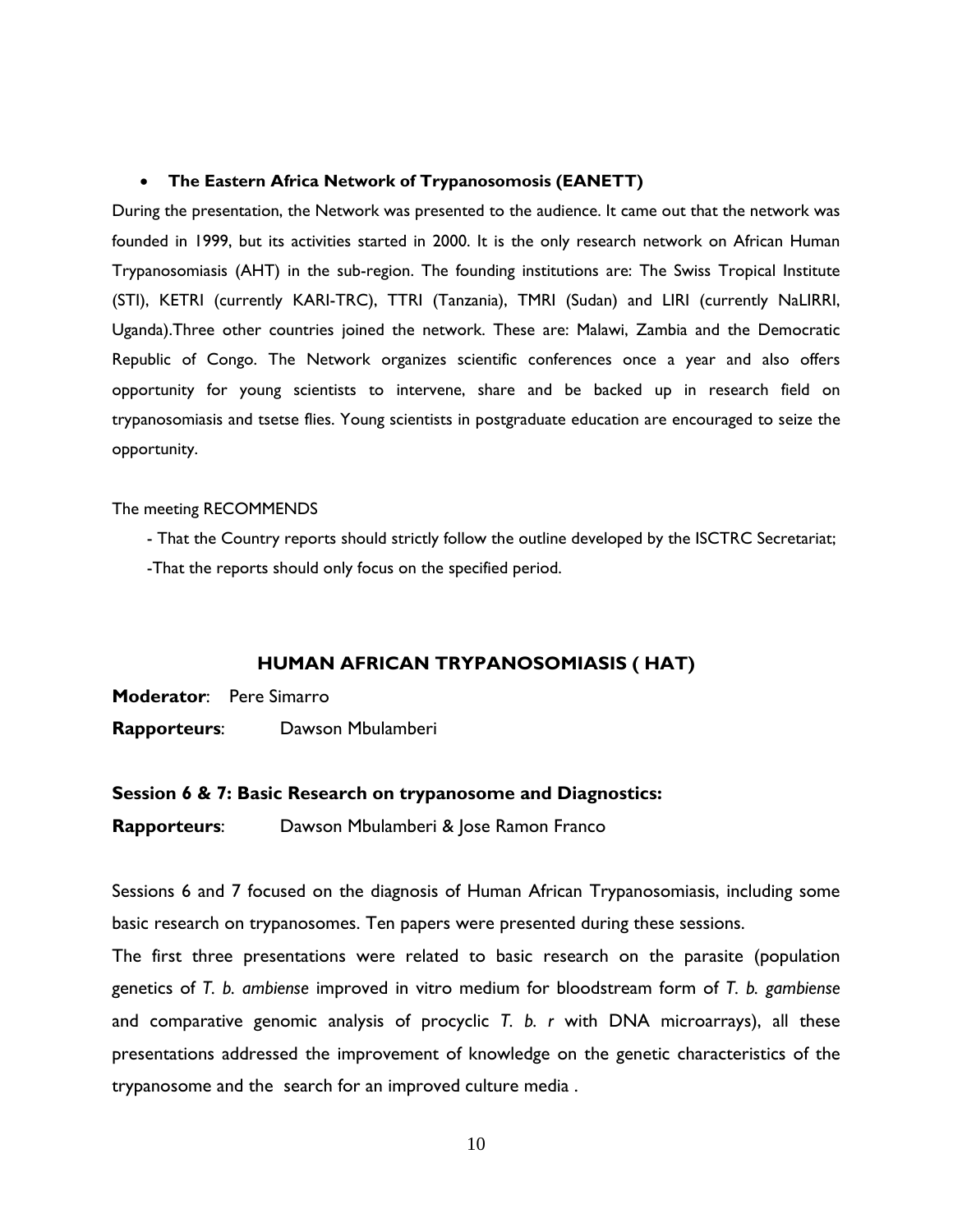The subsequent presentations tried to demonstrate the impact of HAT on the sensitivity of HIV diagnostic tests and the public health implications of this impact. A study performed with samples coming from Mbuji-Mayi, (DRC) revealed a decrease in the sensitivity of the usual HIV rapid tests.

The presentation on immune trypanolysis revisited this test as described in 1995, tried to explore the possibily of using it as tool for epidemiological decisions, with examples in some countries in west Africa. This presentation raised different questions and comments about the interpretations of seropositive individuals without parasitological confirmation, particularly those who spontaneously turn seronegative.

The presentations 3.06 and 3.07 were about research on new staging markers. The use of some proteins showed promising preliminary results, thus emphasizing the need to combine several markers such as CXCL10, CXCL8 and H-FABP.

Presentations 3.08 and 3.09 dealt with molecular methods of sleeping sickness diagnosis (NASBA and Trypanozoon OligoC-strip), they gave a review of the efforts review of the efforts to standardize and simplify these tools, highlighting the use of olicromatography as a simpler amplicon lecture method.

The last presentation of the session addressed the use of algorithms combining different field criteria (presence of trypanosomes and White Blood cell count in CSF) with the aim of shortening the follow up period. The result seemed to support the possibility of shortening the follow up period of second stage *Gambiense* HAT patients. However, the application of these results was limited because of the peculiarity of the cohort studied. The other limiting factor for the application of these results was the unusually high failure rate of treatment with Melarsoprsol. There was a possibility of these results being different if another treatment had been used.

#### **Recommendations:**

 - Further evaluation of the impact of HAT on HIV rapid tests, coordinating with HIV programs the assessment of HIV tests in HAT patients

 - To asses the utility of the immune trypanolysis tests in other different epidemiological situations.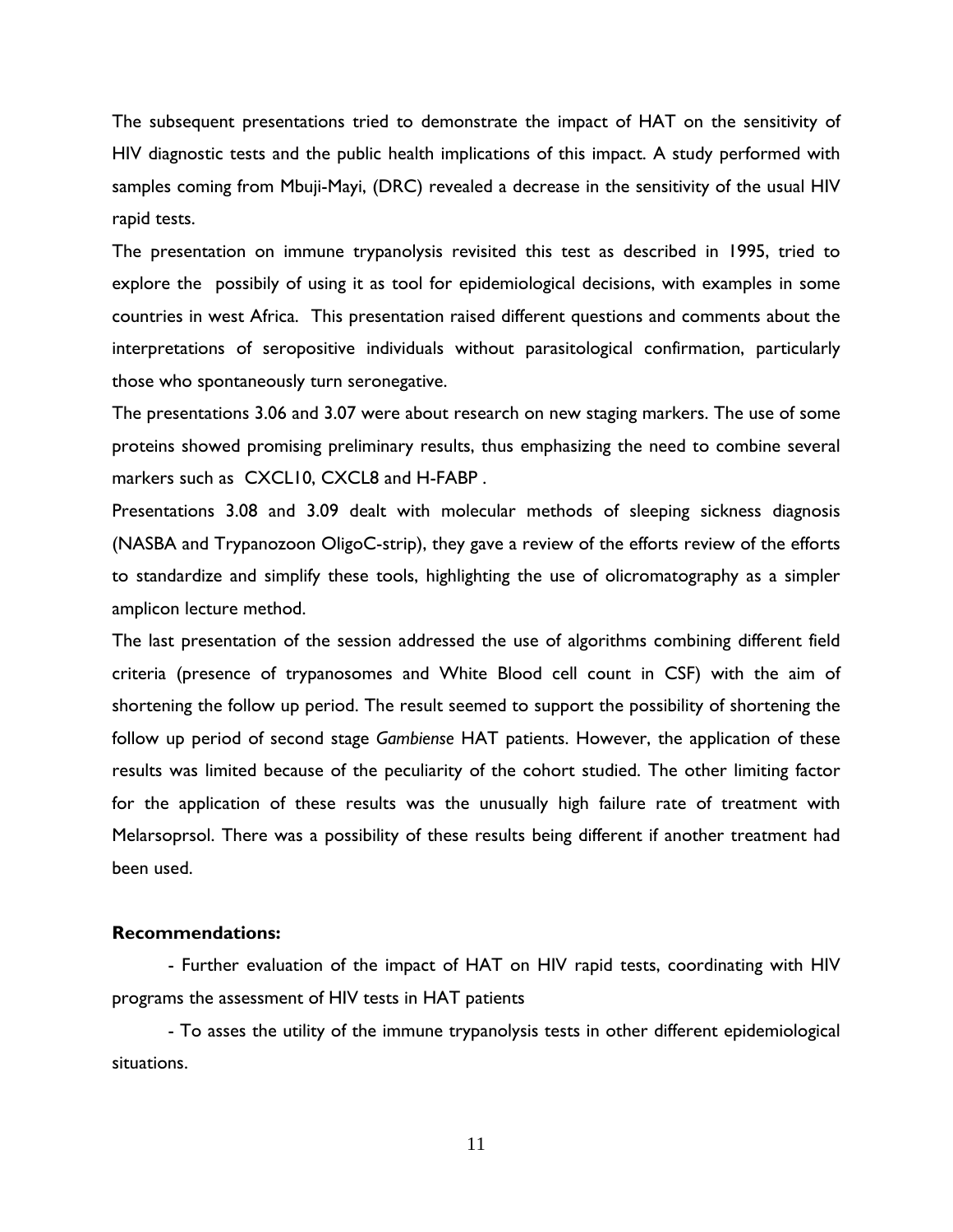- To comparatively evaluate and standardize the different PCR tests available, to highlight its real value in the diagnosis process.

- To encourage the efforts made to shorten the follow up period and recommend the application of the proposed algorithms in different cohorts (including stage 1 cases), considering always the variability according to the drug used for treatment.

#### **Session 8: Epidemiology of HAT**

#### **Rapporteurs**: Dawson Mbulamberi & Diarra Abdoulaye

Four presentations were made during this session.

Two presentations dealt with epidemiology, one with long term follow up of sleeping sickness patients and one with the impact of interventions targeting the control animal reservoir of *T.b.rhodhesiense* within the framework of Public /Private Partnership and community involvement.

The presentations on disease epidemiology attempted to describe the current trends of the disease, the ongoing control activities and the perspectives in terms of surveillance and control. In general, there seems to be an increase in control activities leading to the decrease of the number of reported cases over the past ten years. However, it was observed that there was still low coverage of endemic areas.

Parameters underlying the epidemiology of *Rhodesiense* sleeping sickness, as well as the role of domestic reservoir hosts were described.

The effectiveness of PPP (public-private partnership) and the very important role of communities in controlling the animal reservoir were described as an important factor for sustainability of activities and their expansion.

Sleeping Sickness patients who refused to be treated were regularly followed up by using serological and parasitological methods to monitor the evolution of the disease without treatment linked to the individual susceptibility (human trypanotolerance or self cure). Some of them died after developing second stage disease while some cured spontaneously and a few remained positive as asymptomatic carriers with low parasitemia.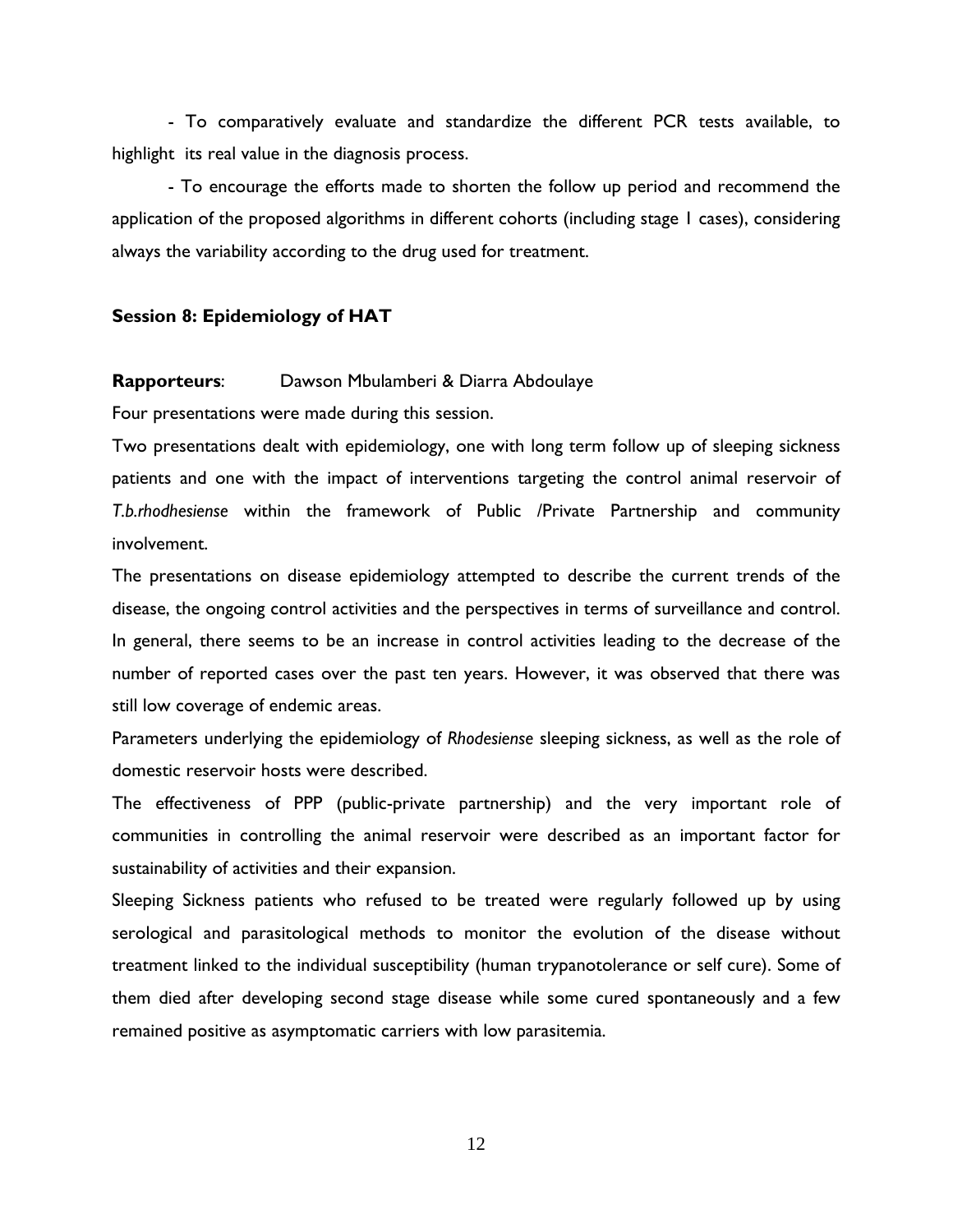#### **Recommendations:**

1. The meeting acknowledged the complex epidemiological features of the *Rhodesiense* form of sleeping sickness and its zoonotic component and recommended that:

- T.b.rhodesiense endemic countries should develop integrated control approaches including human, animal and vector components, fostering PPP and community involvement

## **Session 9: Disease distribution and Treatment of HAT**

#### **Rapporteurs**: Dawson Mbulamberi & Jose Postigo

Seven presentations were made during this. Two presentations dealt with epidemiology and five with treatment.

One presentation on epidemiology in West Africa showed how the spatial evolution of HAT over the past 100 years, seem to have moved from the North to the South and that it has disappeared from savannah areas and is currently occurring in forest and mangrove areas. The second presentation on epidemiology showed the current status of the Atlas of HAT which constitutes three quarters of the cases reported during the period 2000-2008 already mapped at the village level. Representatives from Angola and DRC expressed their full support for this initiative and committed themselves to share their data with WHO to finalize the mapping exercise. The final outcome of the Atlas will be made available in the public domain through WHO and FAO/PAAT websites.

Out of the five presentations on the subject of treatment, the first one dealt with the implications of the nifurtimox-efornithine combination therapy clinical study and its implications for the national sleeping sickness programme in Uganda. The second presentation showed the results of a study to use the 10-day melarsoprol schedule for second stage *T.b. rhodesiense* patients. The study concluded that the 10-day schedule does not expose patients to a higher risk of serious adverse events or death and it has highly efficacy. The third presentation dealt with Phase III trial on the safety and efficacy of pafuramidine maleate (DB289) for the treatment of first stage *T.b. gambiense* sleeping sickness. The study had to be stopped due to severe adverse events associated with the new medicine. The fourth and fifth presentations dealt with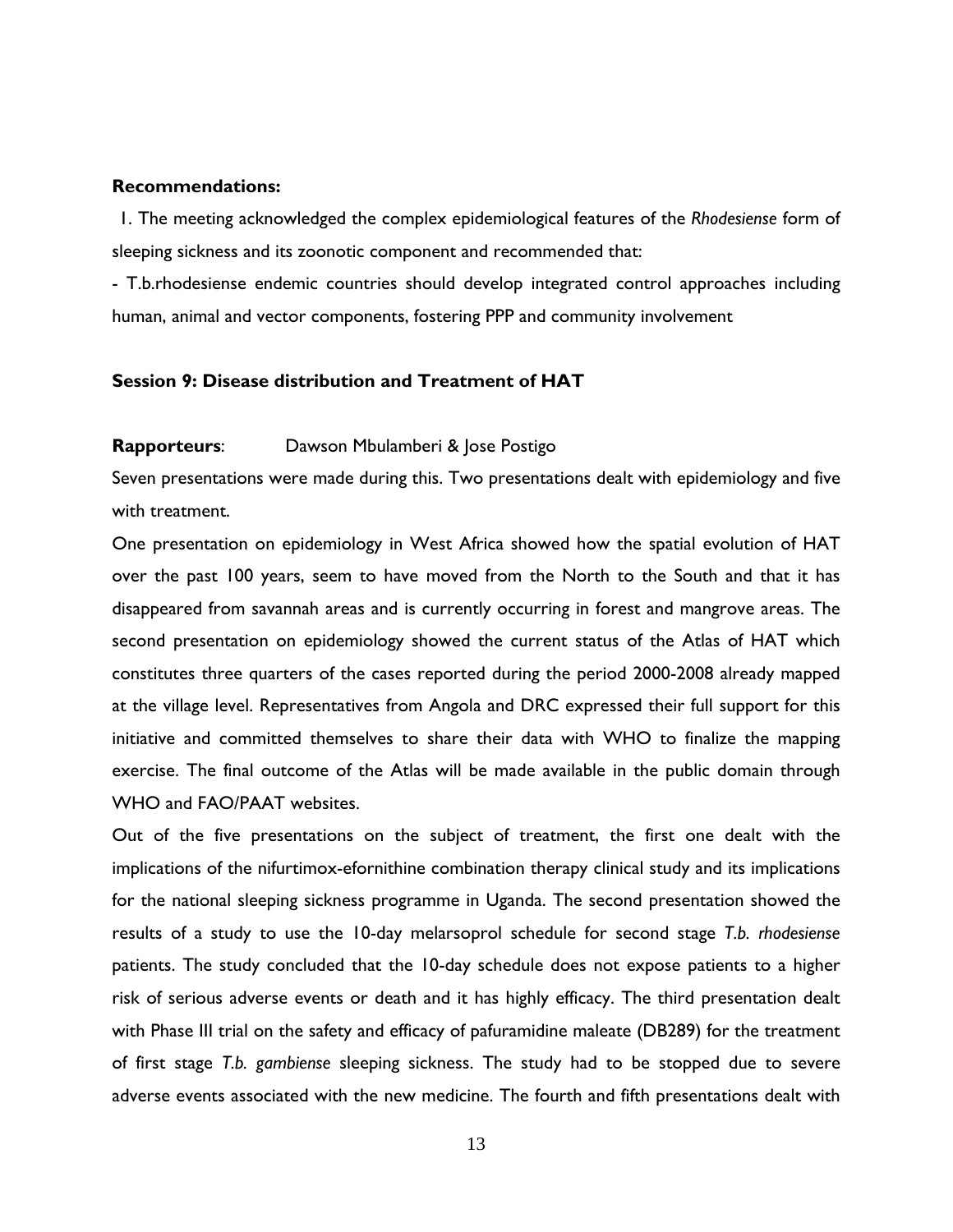molecular parasitological studies carried out in relapsed *T.b. gambiense* patients. The studies did not yield conclusive results on the molecular mechanisms leading to relapses.

#### **Recommendations:**

1. Recalling the recommendation of the 27th ISCTRC held in Pretoria, South Africa in 2003 to adopt the 10 days course of melarsoprol for the treatment of the late stage *T.b. gambiense* sleeping sickness and requested to undertake similar studies for *T.b. rhodesiense* sleeping sickness.On the basis of the results of the clinical trials conducted in Tanzania and Uganda;

The International Scientific Council for Trypanosomiasis Research and Control RECOMMENDS;

- Disease-endemic countries to adopt the abridged 10-day melarsoprol schedule as the new regimen for the treatment of the late-stage *T. brucei rhodesiense* sleeping sickness.

2. Considering that nifurtimox-eflornithine combination treatment for the second stage of *T. brucei gambiense* infections has been included in the WHO Essential List of Medicines in May 2009 after a successful clinical trial developed by a collaborative partnership carried out in Congo and the Democratic Republic of the Congo. Preliminary results of a similar clinical trial in Uganda also show positive results of this combination treatment;

The International Scientific Council for Trypanosomiasis Research and Control RECOMMENDS

- Countries to include nifurtimox-eflornithine combination as a treatment option in their national protocols to treat sleeping sickness and initiate the process of ordering this combination treatment through WHO.

- WHO to make available to countries all necessary training, information and support to implement this combination treatment.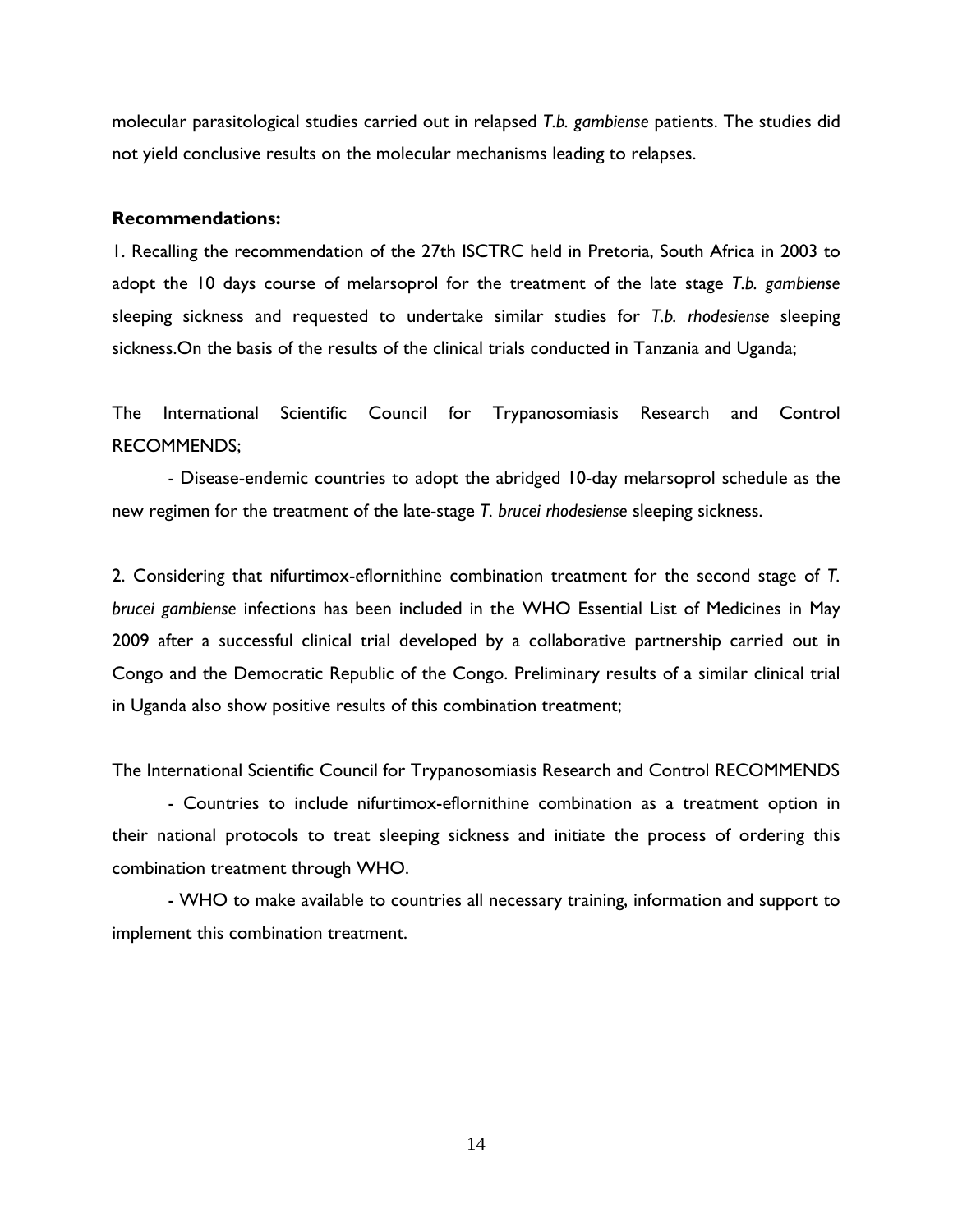#### **AFRICAN ANIMAL TRYPANOSOMISIS (AAT)**

#### **Moderator**: **A. Ilemobade**

#### **Rapporteur: A. H. A Rahman**

A key note address was given by Prof. Eli Katunguka-Rwakishaya who gave a historical perspective of the disease and the efforts exerted into its control and he stressed the need for concerted multidisciplinary approach to control the disease. Out of the 15 papers accepted for oral presentation only 12 were presented. The papers addressed five major areas, epidemiology and baseline data collection, trypanocides fastness, trypanotolerance, drug quality and safety assurance and chemotherapy.

In the area of trypanotolerance, there is one paper under the title:

 Effect of N´Dama origin marker alleles on trypanotolerance in a backcross cattle population under natural tsetse and trypanosomosis challenge.

In the area of animal trypanosomosis epidemiology, surveys and base line data collection 4 papers were presented:

1/ Baseline survey on bovine trypanosomosis and chemo-resistance in the Sikasso Cercle of Mali as a preamble to a vector control operation.

2/Bovine antibody response directed against *Glossina* saliva: An epidemiological marker of cattle exposure to tsetse bites

3/ Donkey trypanosomiasis, their vectors, Helminthiasis, in Pate Island of Lamu District, Kenya. 4/Sero-epidemiology of dourine in Bale Highlands of Oromyia Region, Ethiopia.

In the area of drug resistance the following papers were presented:

1/Occurrence of diminazine, homidium and isometamidium resistant *T. congolense* strains isolated from cattle in Ghibe Valley and Lake Abaya localities, South-west Ethiopia.

2/Field detection and evaluation of trypanocidal drug resistance in the Sissala East District of Northern Ghana.

3/ Field detection of chemo-resistance to isometamidium and diminazene in the region of Boucle Du Mouhoun, Burkina Faso.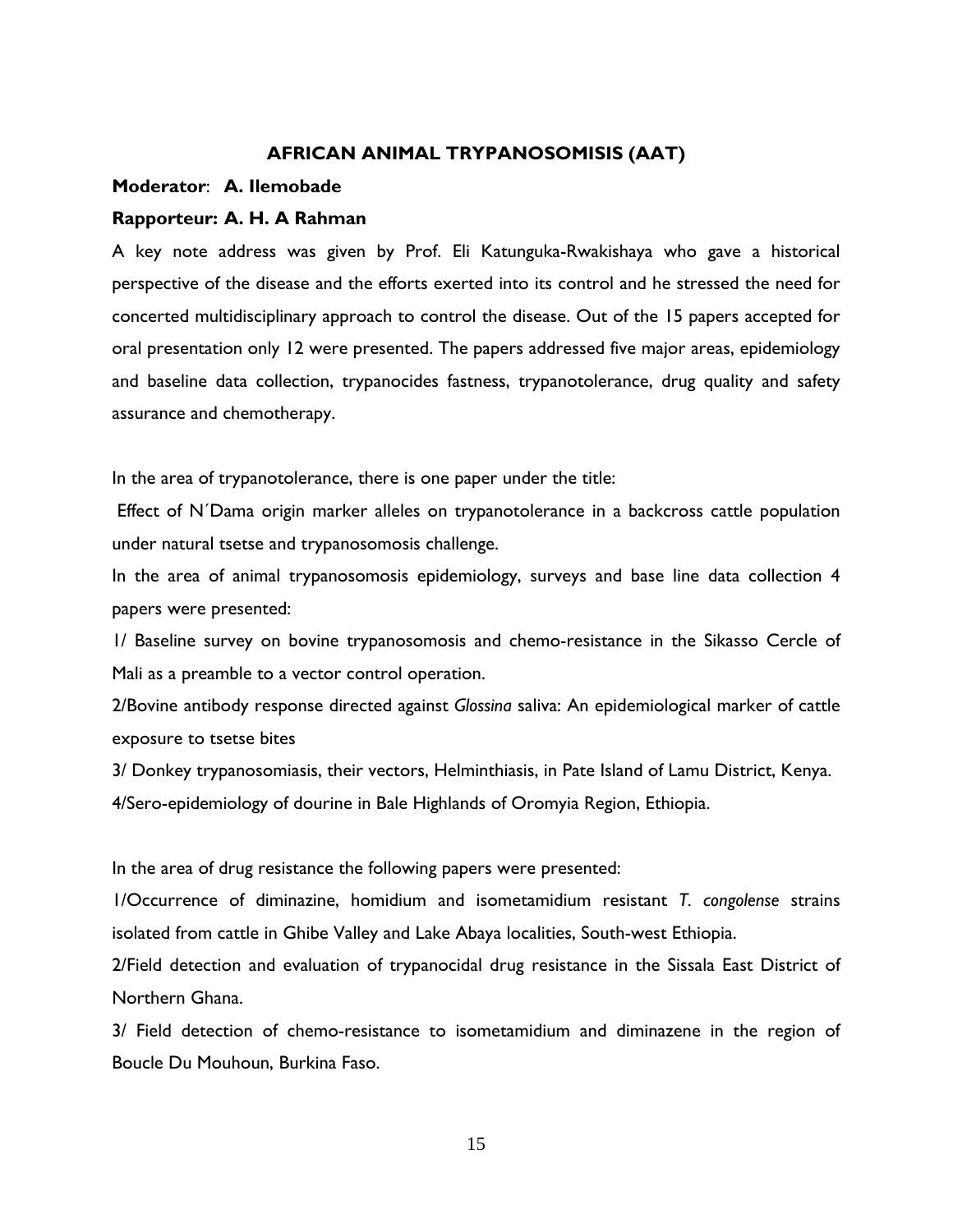In the area of drug quality and safety assurance two papers were presented:

1/Determination of diminazene aceturate in animal tissues by enzyme-linked immunosorbent assay (ELISA).

2/Poor quality and fake trypanocidal drugs, a real threat for a sustainable and profitable livestock production in sub-Saharan Africa.

In the area of chemotherapy two paper were presented:

1/ Cymelarsan effectively cure trypanosomes in dourine infections and with no relapses 2/Identification and experimental validation of potential drug targets in *Trypanosoma brucei*.

 The baseline data reported in the presentations included trypanosomiasis prevalence and tsetse densities. Also the surveys included the non-tsetse transmitted *T .equiperdum*. The antibody body responses directed against *Glossina* saliva was suggested to be used as a marker of the exposure of cattle to tsetse flies. Drug resistance against trypanocidals was reported from Ethiopia, Burkina Faso and Ghana, while the paper from Ethiopia recommended the use of Cymelarsan in the treatment of dourine. Methionine synase and Homocysteine methyltransferase were reported to be potential drug targets in *T. brucei* in one of the presentations. Two presentations warned from the presence of residues of diminazene and other trypanocides in addition to the fake drugs in the different tissues of animals and from their severe implication on both animal health and food safety.

#### **Recommendations**

1/ Recognizing the alarming and long lasting problem of the presence of substandard veterinary drugs in the free market, with specific trypanocides which is among the causes of drug resistance in chemotherapy, the ISCTRC recommend to the Food and Drug Agencies in the African countries:

That the agencies are to take action of inspection, follow up and take legal action to manufacturers and importers who do their business against Pharmaceutical SOPs and rules of quality and safety assurance.

2/The ISCTRC recognize with appreciation the success WHO /FIND has achieved in developing diagnostics for HAT requesting them to respond similarly to the diagnostic needs in AAT.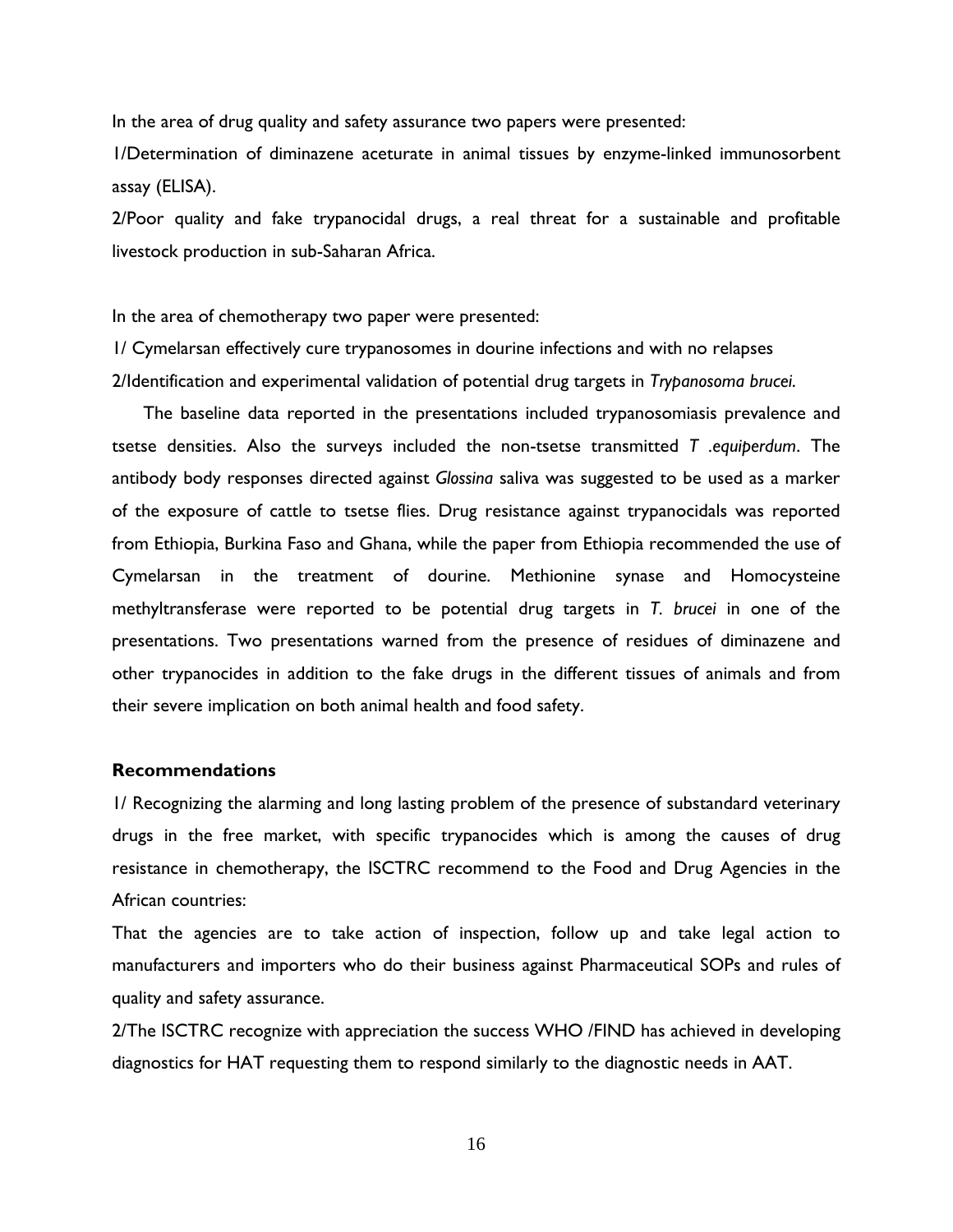3/ Referring to the reports on the wide spread resistance to all the available trypanocidals, FAO is requested to assist in developing a standard protocol that is to be applied in the different countries to reduce the presence of drug resistance,

4/Management of this problem requires concerted efforts, using parasitological and molecular tools, to quantify the level of resistance, its distribution and where possible conduct remedial action

## *GLOSSINA* **BIOLOGY**

## **Moderator: Ambrose Gidudu Rapporteur: Joyce Daffa**

There were 11 papers presented in this session. We noted that from the lead paper there is no easy single method that can be applied alone, no much work has been done on savannah *Glossina spp.* Due to the feeding behaviour of tsetse flies insecticide application in cattle can be restricted to legs only. There was a proposition that the target size can be reduced from 1x1 m to  $0.5 \times 05$  m as the efficacy is almost the same. There are new advances in Tsetse genomics and bioinformatics, molecular biology specifically on fungus and bacteria towards improvement of tsetse control. Symbionts have expressed trypanocidal agents. It has been noted that due to technical problems in rearing and colonization of different species SIT is not available for the current eradication programme period. Other papers were on detection of Salivary Gland Hypertrophy Virus (SGHV), developments on research for tsetse and host attractants, Nutritional stress in tsetse for trypanosome susceptibility, Improved visual baits, Genetic diversity among geographically separated tsetse populations, management and control of vector borne for improved productivity. Furthermore, spatial analytical tools and mathematical models can be used in baseline data collection to develop a stratified entomological sampling protocol. Finally there are old areas whereby they were once announced free of tsetse but are currently infested by tsetse flies.

Recommendations drawn from these presentation and discussion were: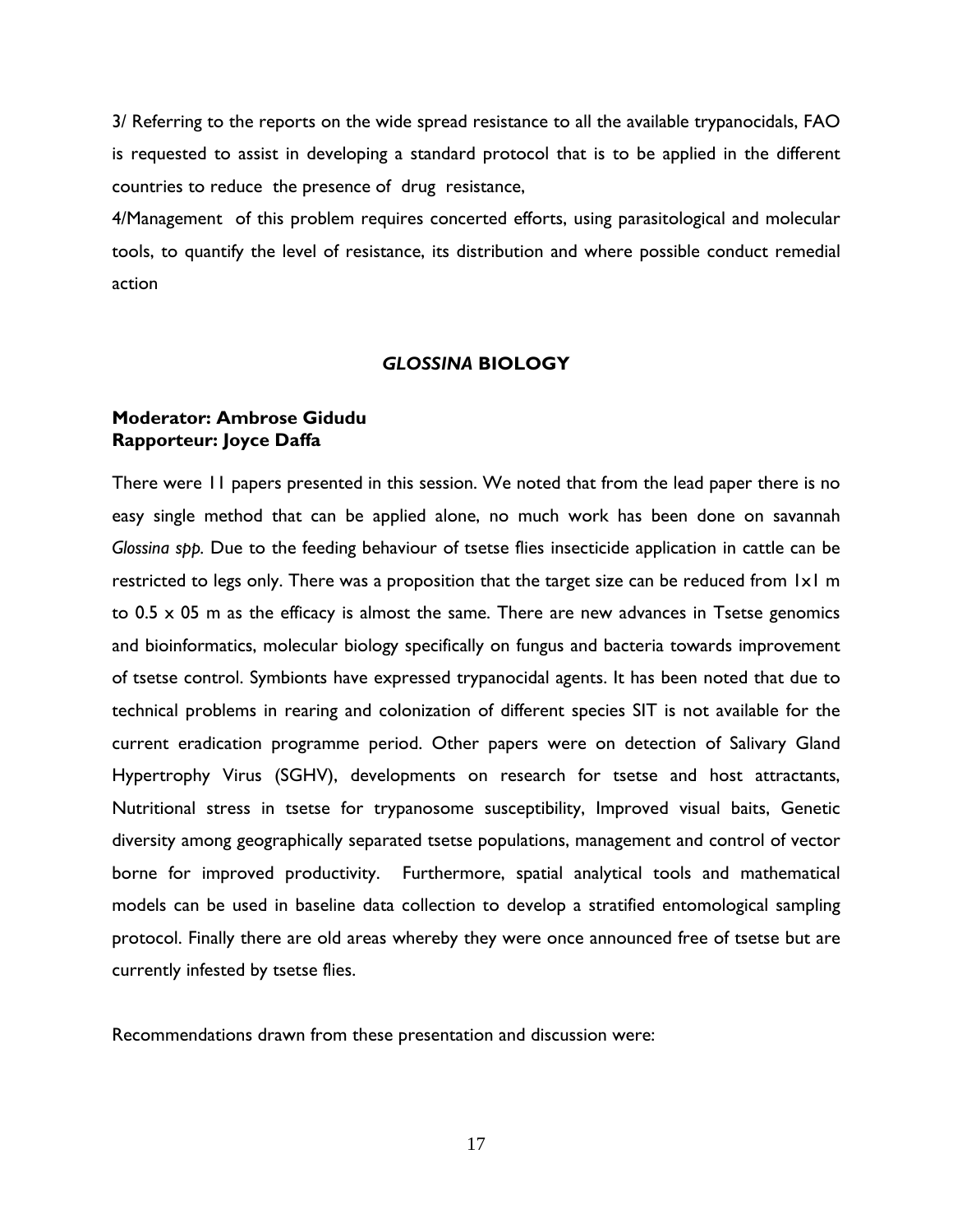- ‐ It has been noted that due to technical problems in rearing and colonization of different species SIT is not available for the current eradication programme period; therefore countries have been urged to undertake area-wide integrated tsetse suppression and eradication techniques until when the SIT is available for field use.
- Insecticide treated target / screens size may be reduced in to tiny size however, this should further be investigated
- Undertake further investigation on the fungus and bacterial for future use in tsetse control programmes
- ‐ Conduct surveys to monitor tsetse fly in tsetse free countries to ensure its current status areas.
- ‐ Undertake further investigation on the fungus for use in tsetse control programs
- ‐ Undertake area-wide integrated tsetse control/eradication until when the SIT is available for use.

## **SOCIO-ECONOMICS**

# **Moderator: Prof. Hippolyte Affognon Rapporteur: Dr Cecchi Giulian**

During this session five presentations were given. The first was entitled "Community-based Livestock Heath Delivery Services: The Case of the medium to high tsetse/trypanosomiasis challenge areas of the Ghibe Valley, South west Ethiopia". This presentation focused on an ILRI project in the Ghibe Valley of south western Ethiopia where pour-on insecticide treated-cattle was used and improved income and welfare of farmers was achieved. The method was wellaccepted by the community which was willing to pay for the treatment. ILRI facilitated a series of consultation workshops with farmers' representatives and service providing institutions with a view towards institutionalizing sustainable service delivery. Farmers' animal health service cooperatives were formed, which were successfully implemented for about five years. Such community-based animal health delivery was the first of its kind in Ethiopia and experiences from such institutional innovations could be scaled out/up to areas with similar challenges.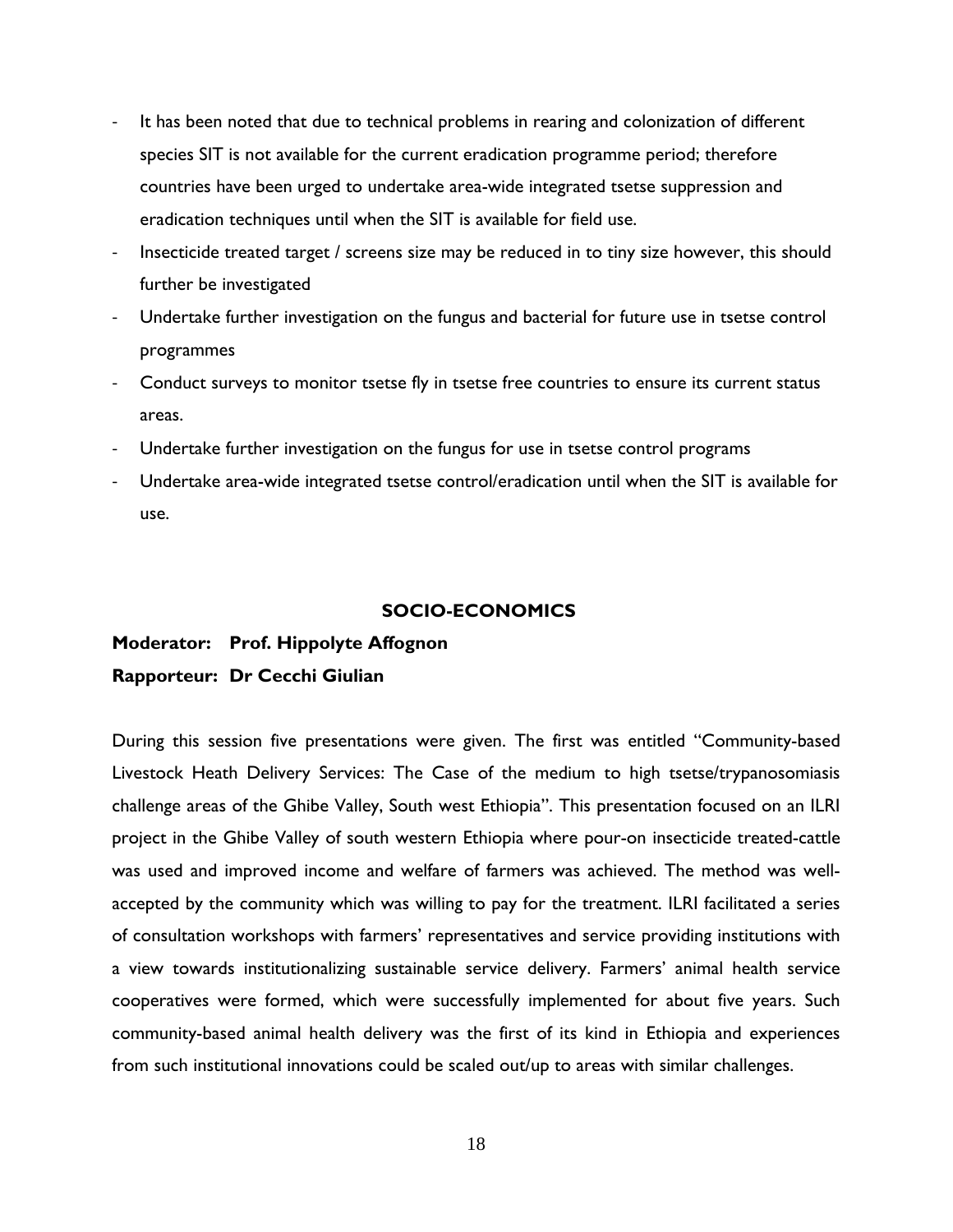The second presentation (i.e. Do social networks influence livestock keepers' know-how on animal trypanosomiasis and its control?) concerned social networks and their contribution to the diffusion of cattle farmers' knowledge on animal trypanosomiasis and its control in Solenzo in Burkina Faso. A knowledge, attitude and practices (KAP) survey and a social network analysis were conducted in two villages where all cattle farmers in both villages were involved. A knowledge score was developed as a percentage point of total knowledge and a regression analysis conducted. Results suggest that besides other means of information dissemination, farmer-to-farmer information sharing should be promoted in order to improve farmers' knowhow on animal trypanosomiasis and its control.

The third presentation was entitled "Livelihood strategies in endemic livestock breeds based production systems: Trends, tradeoffs and implications" and concentrated on trypanotolerant endemic ruminant livestock breeds, whose relative population is decreasing as a result of both increased crossbreeding with Zebu cattle and Sahelian sheep, and degraded habitat due to forest conversion and bushfires. These trends suggest tradeoffs between livelihoods (crossbreeding and cotton cultivation) and ecosystem preservation (endemic ruminant genetic resources and their habitat). The paper used Participatory Rural Appraisal in selected communities to look into the current trends, tradeoffs and implications of observed breeding strategies and natural resource management. Results indicate that trends in habitat quality tend to drive changes in breed composition at the site levels but also changes (tradeoffs) in livelihoods (income generating activities). Habitat degradation as suggested by the results is related to an increase or decrease of particular animal breeds. Furthermore, the analysis revealed that livelihood options were largely defined by the assets base (resources), which were mostly common property in the study areas (in the Gambia). Community-based management of the natural resources was indicated as 'critical' to sustainable endemic ruminant livestock, natural resources and livelihoods.

The fourth presentation was entitled "Trypanocidals cost as an economic parameter in the socio-economic surveys of animal trypanosomiasis in the Sudan". For this study, surveys were conducted in two tsetse-infested areas in the Sudan (one in the Blue Nile State and one in Central Equatoria State) to estimate the cost of trypanosomiasis treatment. Both areas possess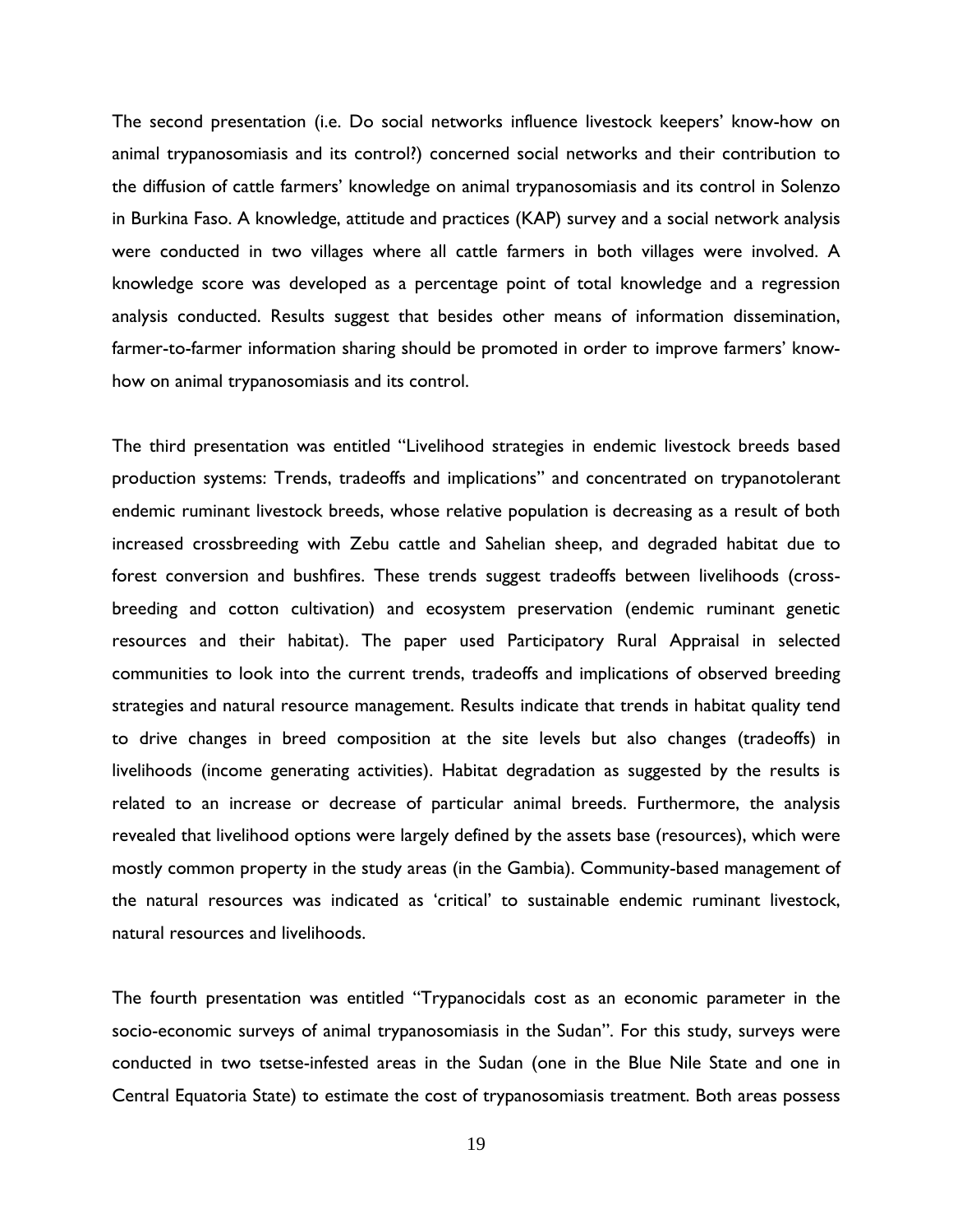huge numbers of livestock, particularly cattle; and are infested with several species of tsetse flies. Questionnaires and interview of community leaders and group discussions were used for data collection. Usage of Berenil (Diminazine aceturate) was found to be at an average rate of 2.15 dose/animal/year, Homidium (Ethidium bromide) at average rate of 1.9 and Antrycide (Quinopyramine sulphate) at average rate of 0.45. The cost of trypanosomiasis treatment amounted to 7.9% and 6.3% of the gross livestock production cost in the two study areas. The results of the study indicate that trypanosomiasis treatment cost may be used as a tool for assessing the economic impact of African animal trypanosomiasis.

The last paper was entitled "Improving food security through facilitation of community-based management of Trypanotolerant cattle in the high disease challenge Ghibe Valley". The study was aimed at facilitating community action-learning in the participatory screening and verification of allegedly trypanotolerant cattle breeds from traditional managed herds in four villages in the Ghibe valley. Animals were identified that had better tolerance to trypanosomiasis, as measured in terms of less or even no infection, maintenance of reasonably high PCV values after infection, and the need for only few trypanocidal treatments in a year. Participating communities also recognized these attributes of their animals, and accepted the results as true. They have expressed strong interest for continuation of activities initiated by this project. All the participating farmers recognized the genetic basis of trypanotolerance, and those farmers who own selected animals started to record pedigrees of these animals to help them in selecting replacement breeding animals. Series of village-level and regional consultation workshops were held. The reporting-back and policy dialogue workshop held discussed on the outcomes of the study, and recommended that the process of screening continue. Unanimous recommendation was finally made to try to encourage farmers to use the established farmers groups for enhanced breeding and reproduction of selected animals.

#### **Recommendations**

It was noted that socio-economic component in the ISCTRC meeting is getting weak and weak, few papers were presented and many participants were absent and: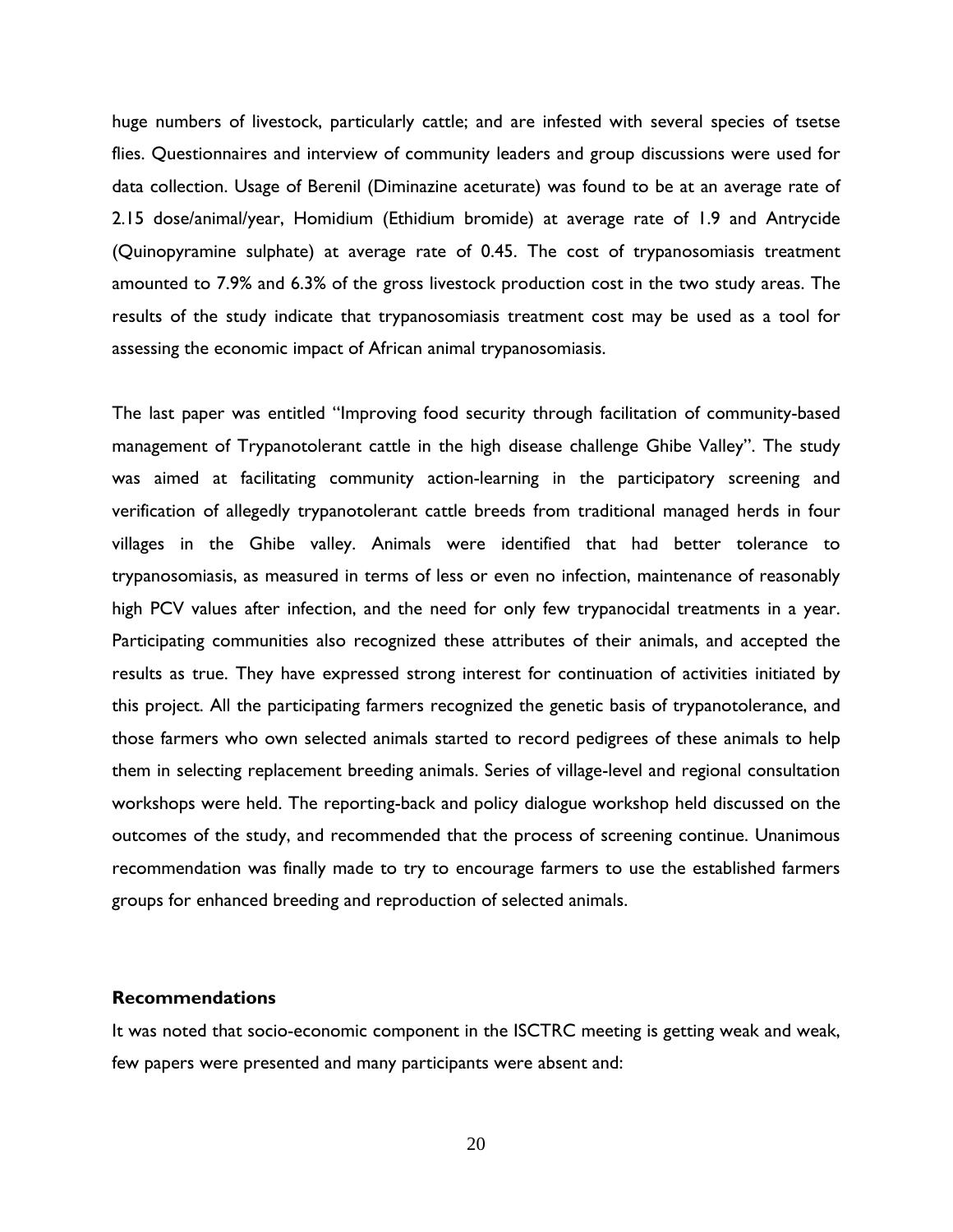recommended that projects and programmes developed for trypanosomiasis and its control put more emphasize on the socio-economic component and encourage participation in the ISCTRC meetings.

recognized the need to have countries flexible policies to allow the communities and their partners to organize themselves in groups and play active role in the sustainable management of tsetse and trypanosomiasis control.

recognized the need for appropriate support by projects and the communities and their partners engaging them in to income generations practices using own resources.

Encourage and support the dissemination of successful experiences to communities and their partners.

# **LAND USE AND ENVIRONMENT**

**Theme 6:** 

**Moderator: Dr Okoth O. Josue** 

# **Rapporteur: Joseph Maitima**

## **Recommendations**

- 1. Realizing the importance of climate change on the dynamics of ecosystems that determine the distribution of tsetse habitats, the meeting recommended for further work to show the impacts of climate change on future habits of tsetse and the implications on PATTEC activities.
- 2. The meeting recommended harmonization of socio-economic impacts assessment across regions so that PATTEC achievements can be compared across regions, across tsetse belts and across countries.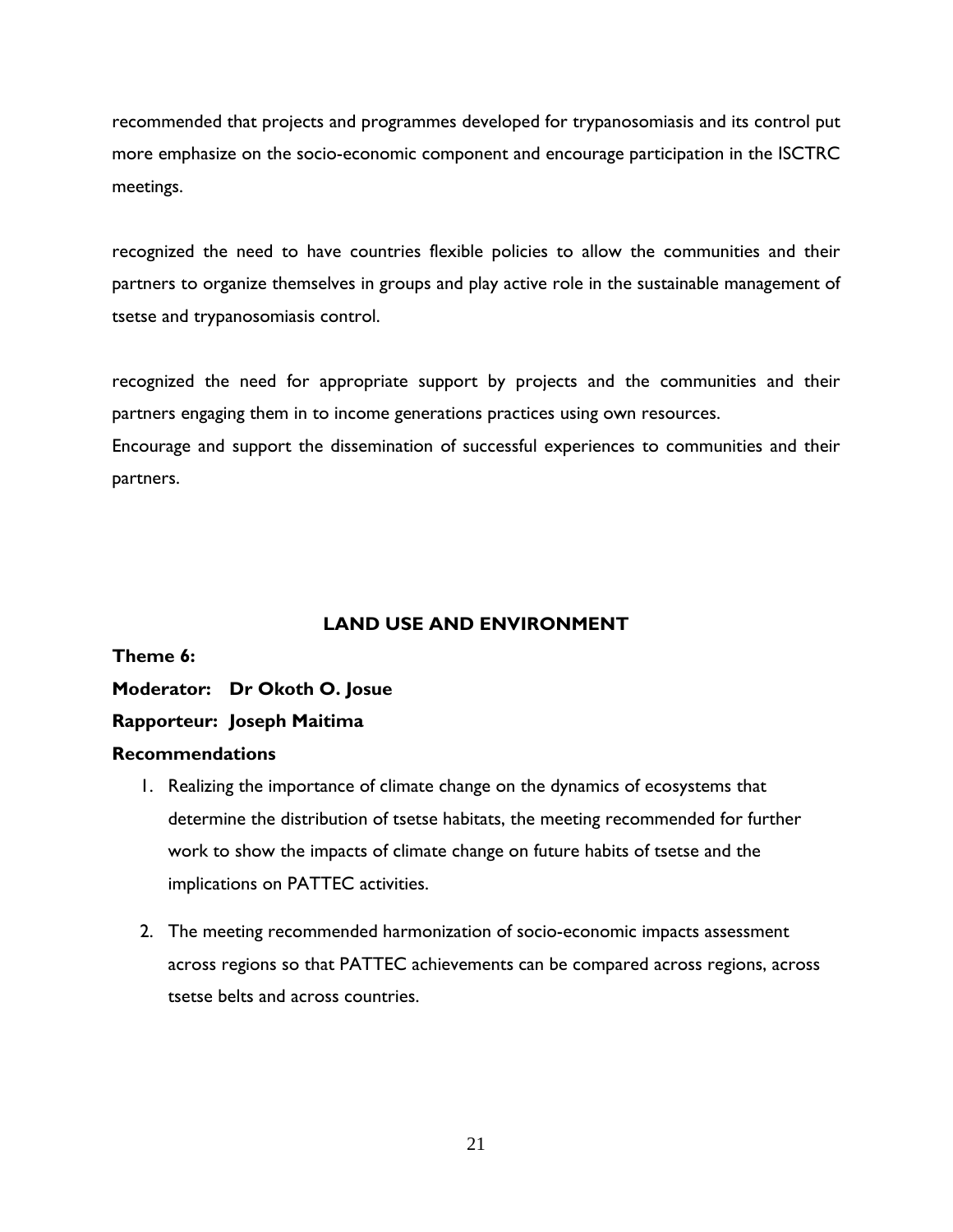3. The meeting recommended more training on communities in PATTEC working sites on proper use of chemicals to ensure that chemicals used in tsetse control are used safely and that trypanocides are applied to animals using the correct procedures.

# **POSTERS**

## **Theme 6:**

## **Moderator: Dr. Mamadou Lamine Dia**

## **Rapporteur: Dr. James Wabacha**

It was noted that the announcement required that the poster should be in English or French and should carry the following information:

- Title, author(s),
- Institutional affiliation, address(es) and email.
- Indicate the corresponding author with an asterisk after the name.
- The space allocated for posters is  $100 \times 150$  cm.
- Poster must be easy to read.
- The poster should bear the following sections
- 1. An introduction stating the purpose of the study,
- 2. material and methods, results (text and illustrations),
- 3. Conclusions/recommendations and
- 4. References.

## **The following were the key observations:**

- No posters were posted on the first day as the poster stands were not ready.
- Out of the forty seven **(42) posters** selected for presentation, only **26 posters** had been posted by the third Day (23/9/2009) of the conference.
- The scientific content of all the posters was of high quality
- The visual quality of most posters was high
- However, for some posters the following were the shortcomings:
	- $\checkmark$  Some included the abstract/Summary